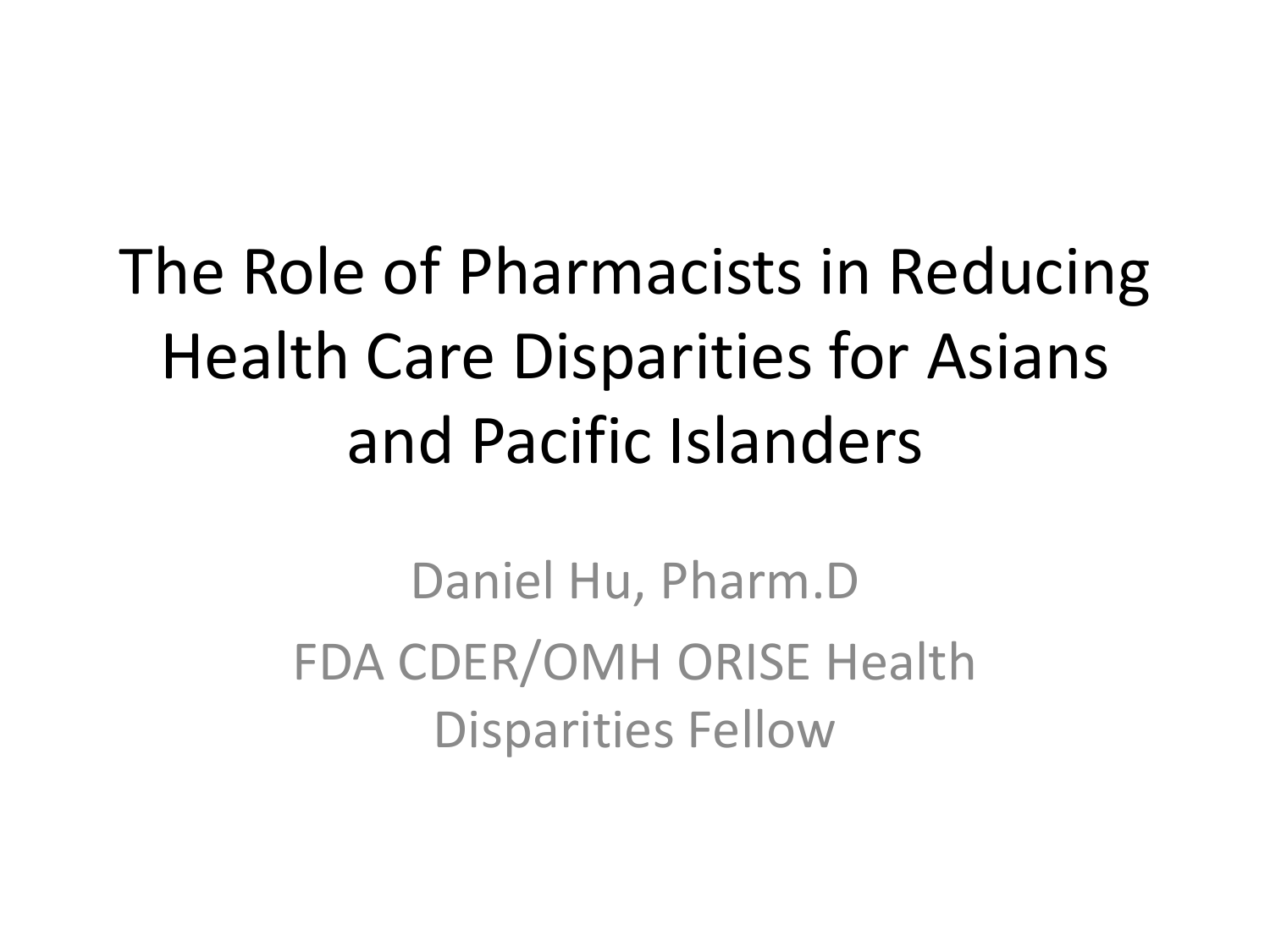- Asian Americans (AA) and Native Hawaiian and Pacific Islandes (NHPI)
	- Rapidly growing ethnic groups
	- 18.2 million AA, 1.4 million NHPI per 2011 Census Bureau
	- AANHPI represent 6.2% of US population
	- Disadvantaged in health, socioeconomic status, representation in research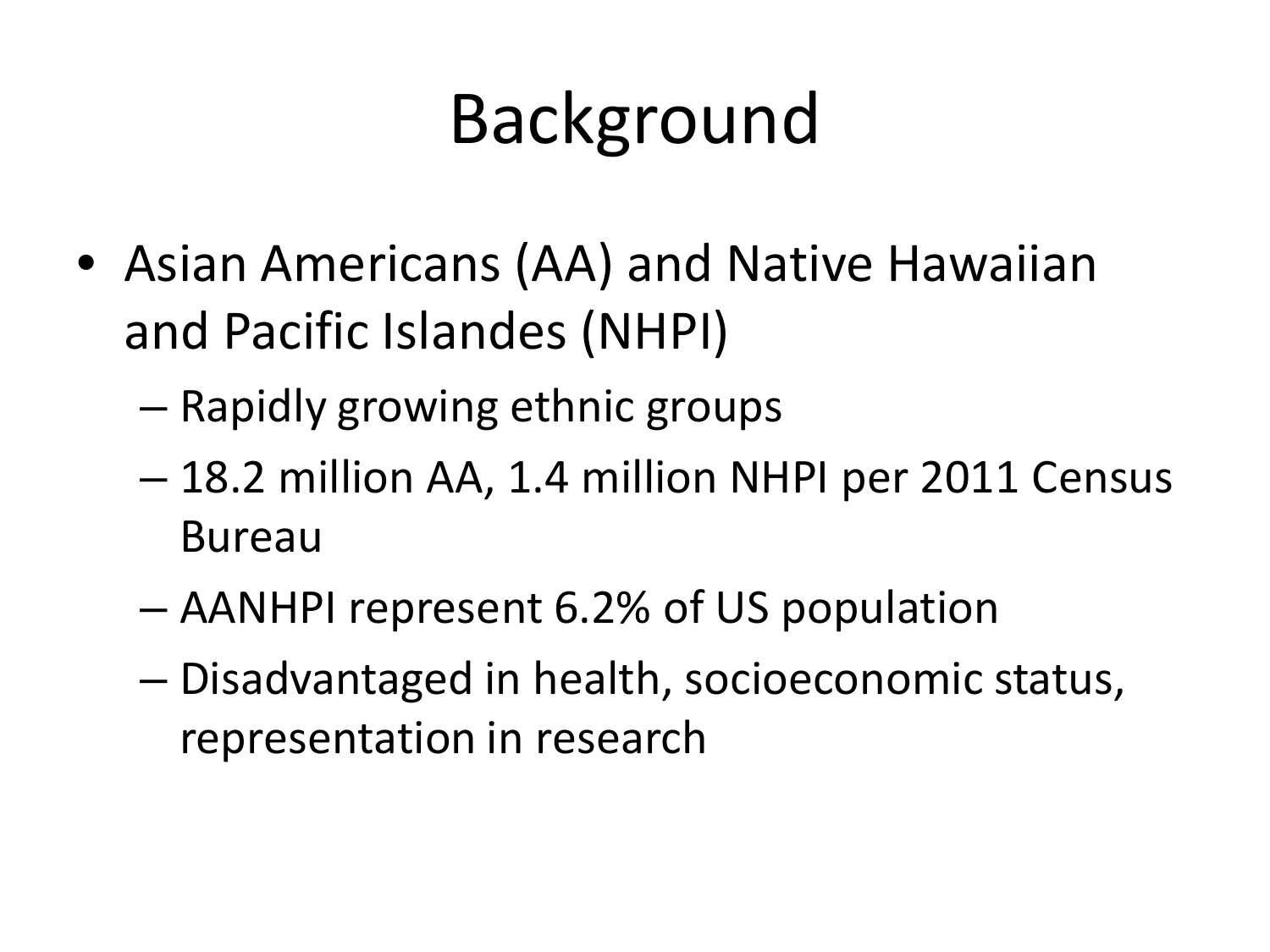- Research
	- In 2003, only 0.01% of research in MEDLINE focused on "APIs"
	- Most research compared Caucasians to African Americans and Hispanics
	- Historical tendency to aggregate "APIs" monolithic term
	- "Healthy minority" valid?
	- "Invisible minority"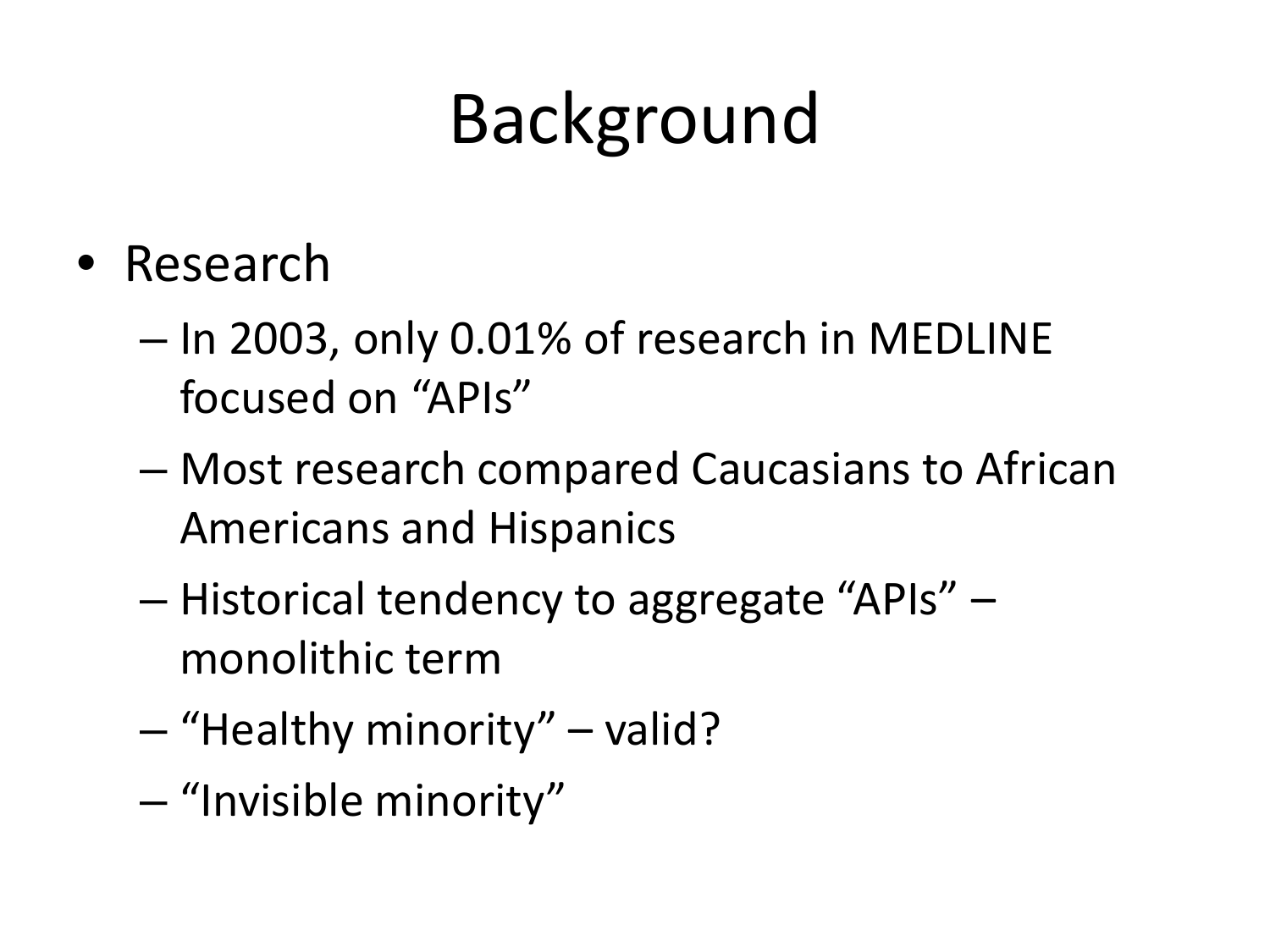- Medication adherence
	- Data is lacking for AANHPIs
	- Little research on interventions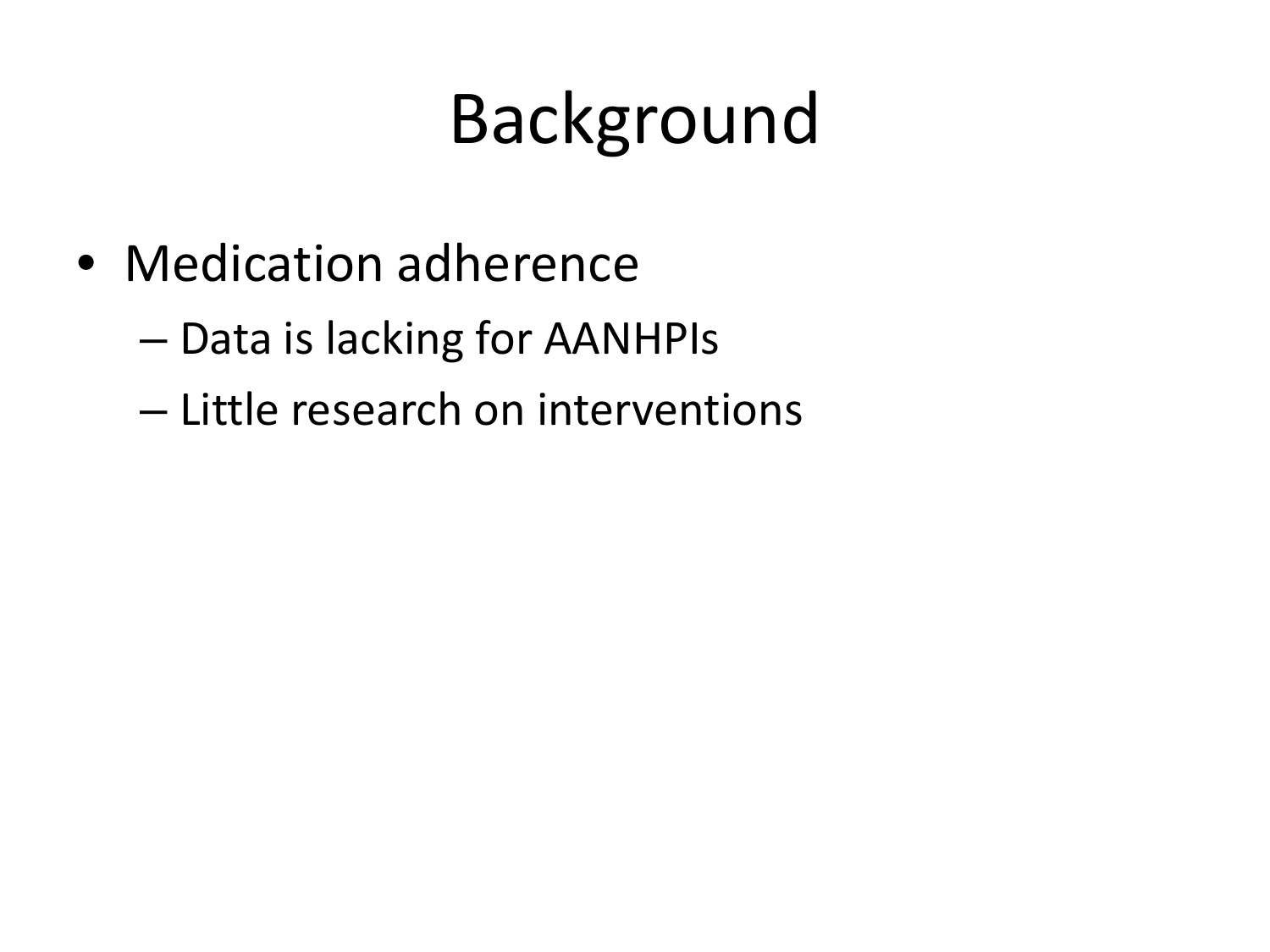- Health care disparities
	- Healthy People 2000
		- Reduce
	- Healthy People 2010
		- Eliminate
	- Healthy People 2020
		- "Achieve health equity, eliminate disparities, and improve the health of all groups"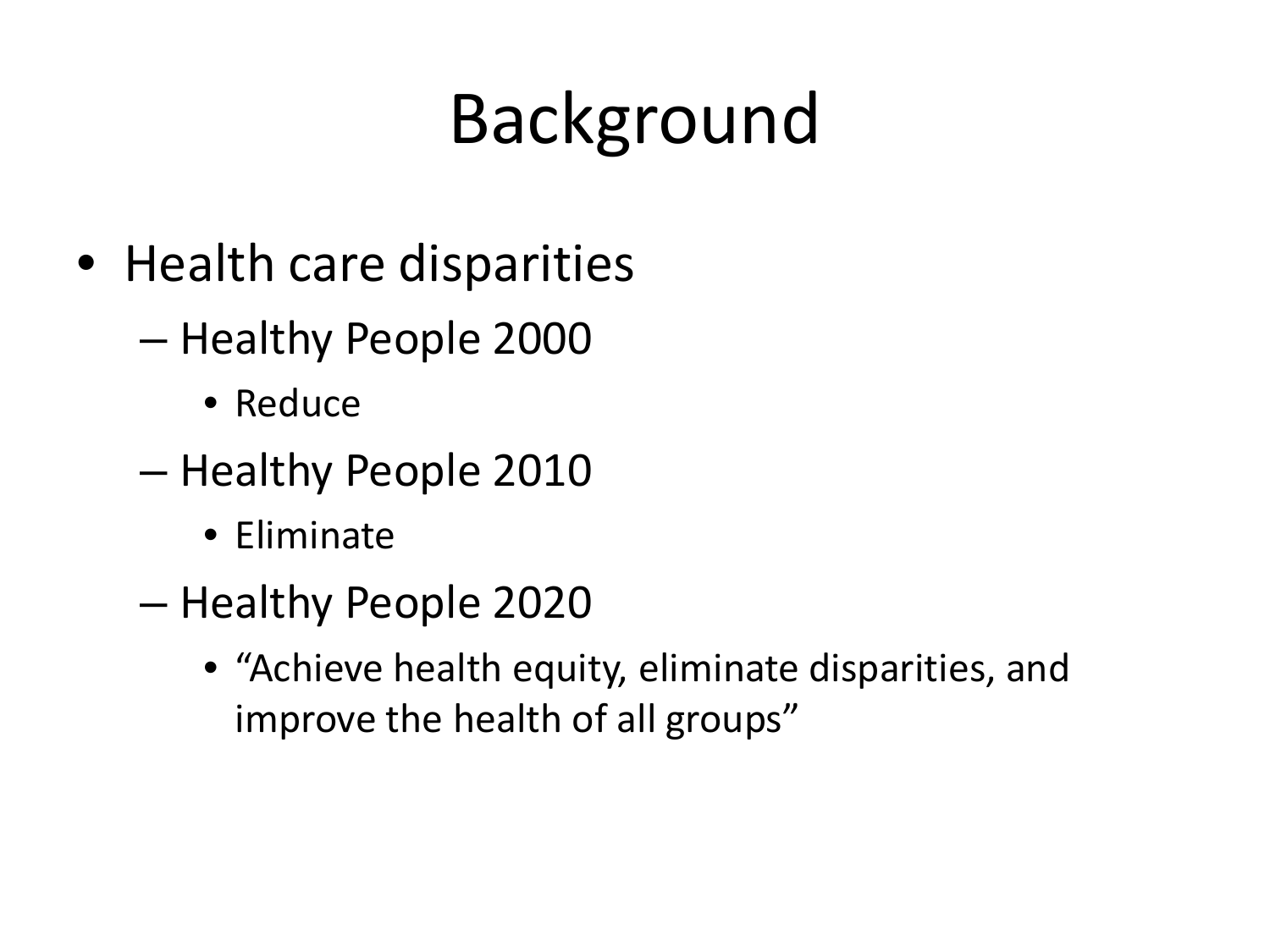- FDA Office of Minority Health
	- Est. 2010 through Affordable Care Act
	- Principal advisor to the Commissioner on minority health and health disparities
	- Mission: "The Office of Minority Health advances FDA's regulatory mission in addressing the reduction of racial and ethnic health disparities and in achieving the highest standard of health for all."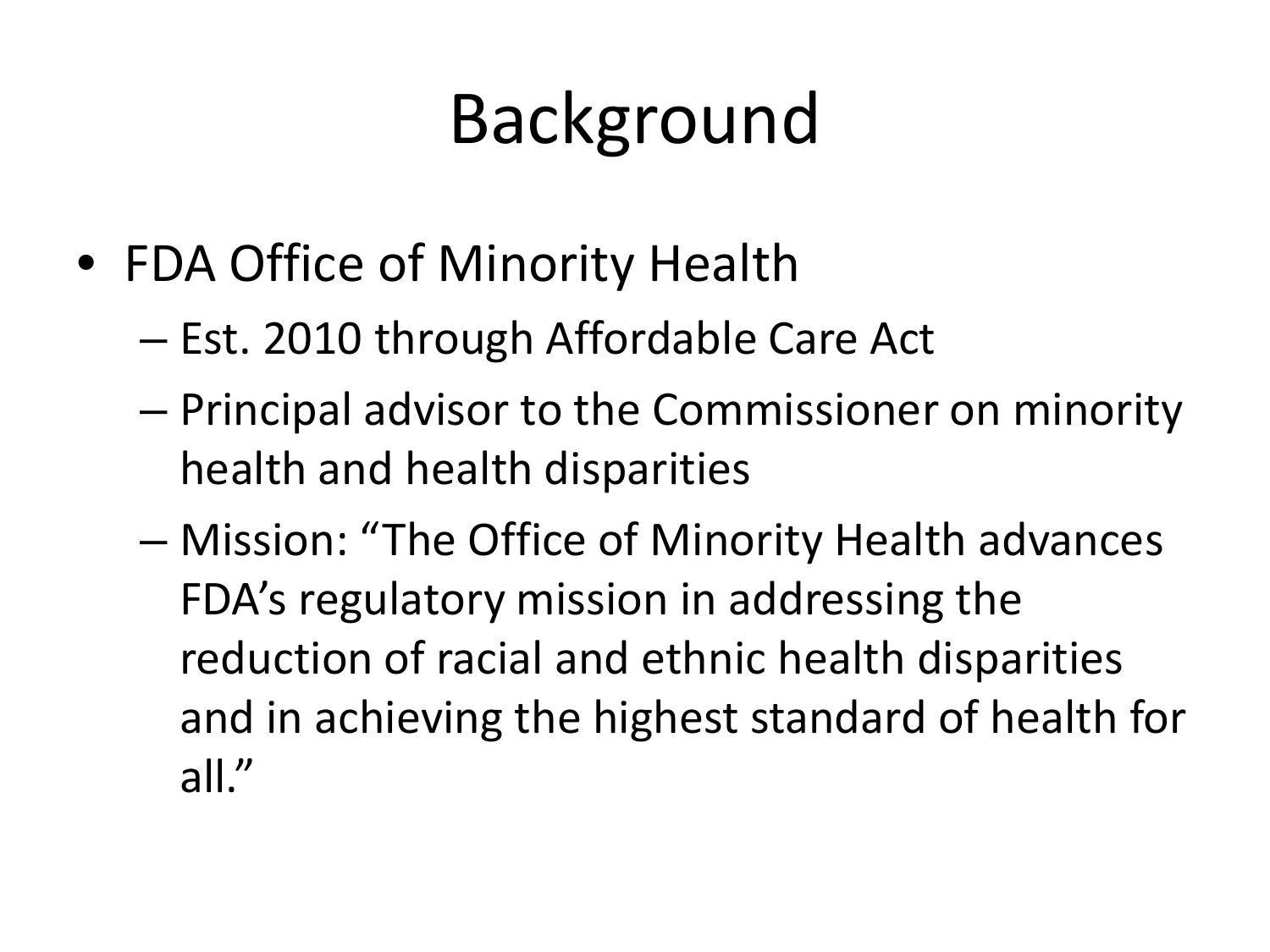- Hawaii has a large AANHPI population – 25% of 1,371,564 NHPI in US
- Are generalized "AANHPI health care disparities" experienced similarly in Hawaii?
- What kinds of disparities exist?
- What are factors causing disparities?
- How can we address them?
- How can we improve medication adherence?
- What role can pharmacists play?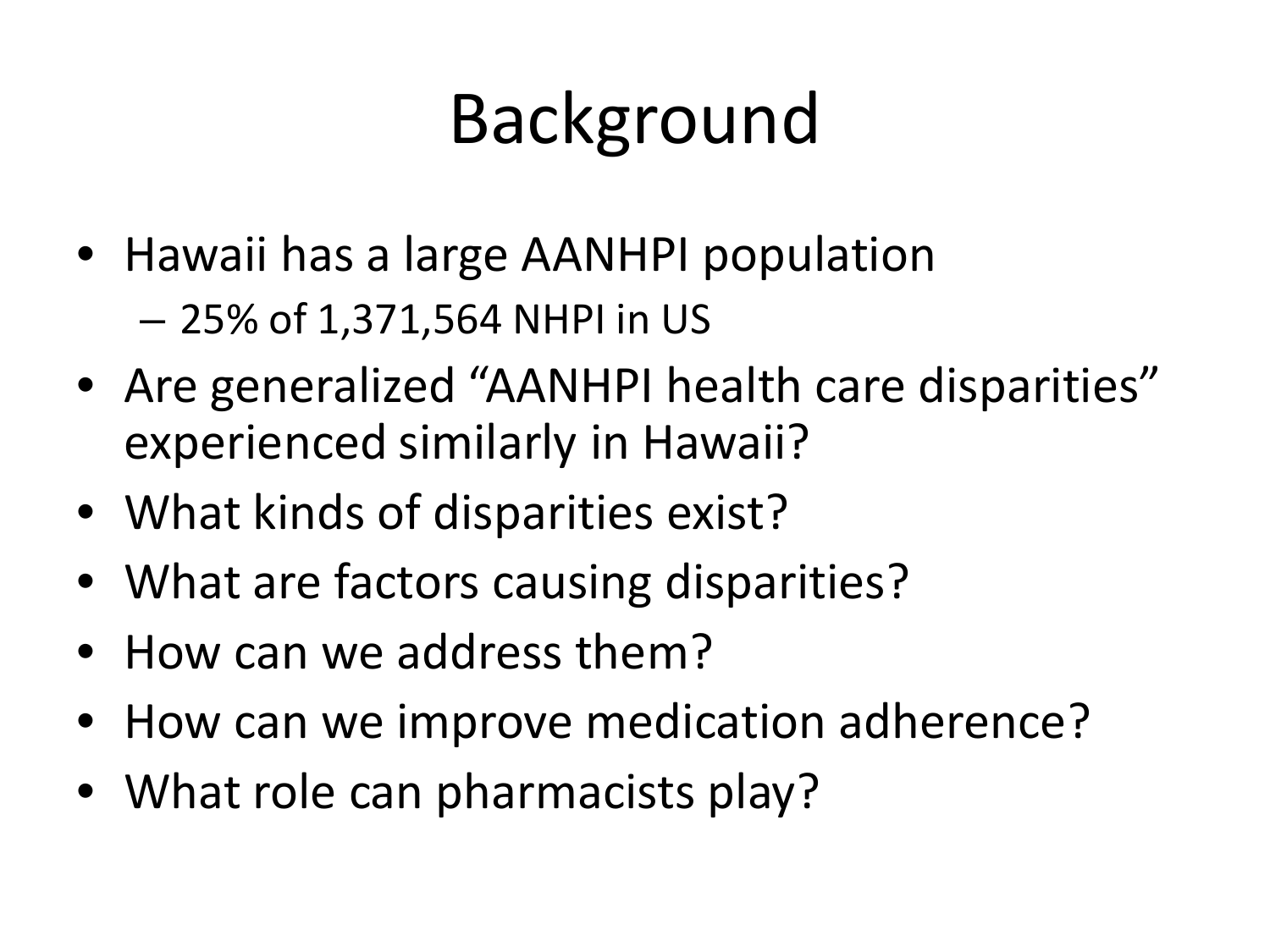#### **Objectives**

- To examine perceptions of health disparities and appropriate medication use experienced by AANHPI
- To identify the role of pharmacists in reducing these disparities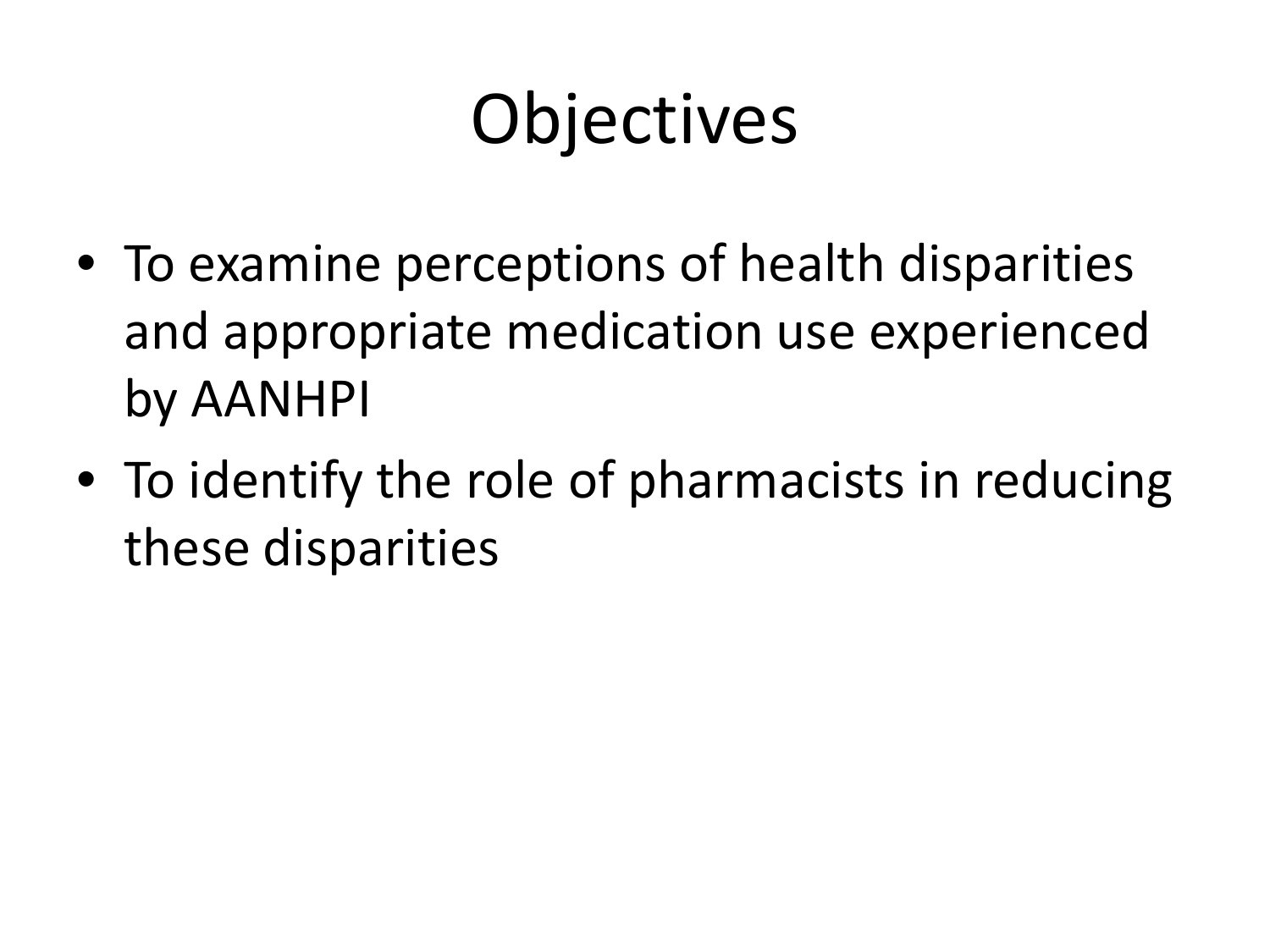# Methods

- Survey
	- Questions designed to probe knowledge and perceptions of health care
	- Standardized, open-ended interviews
	- Respondents from Hawaii asked to describe College of Pharmacy
- Respondents
	- Identified through UHH CoP and FDA OMH
	- Convenience sampling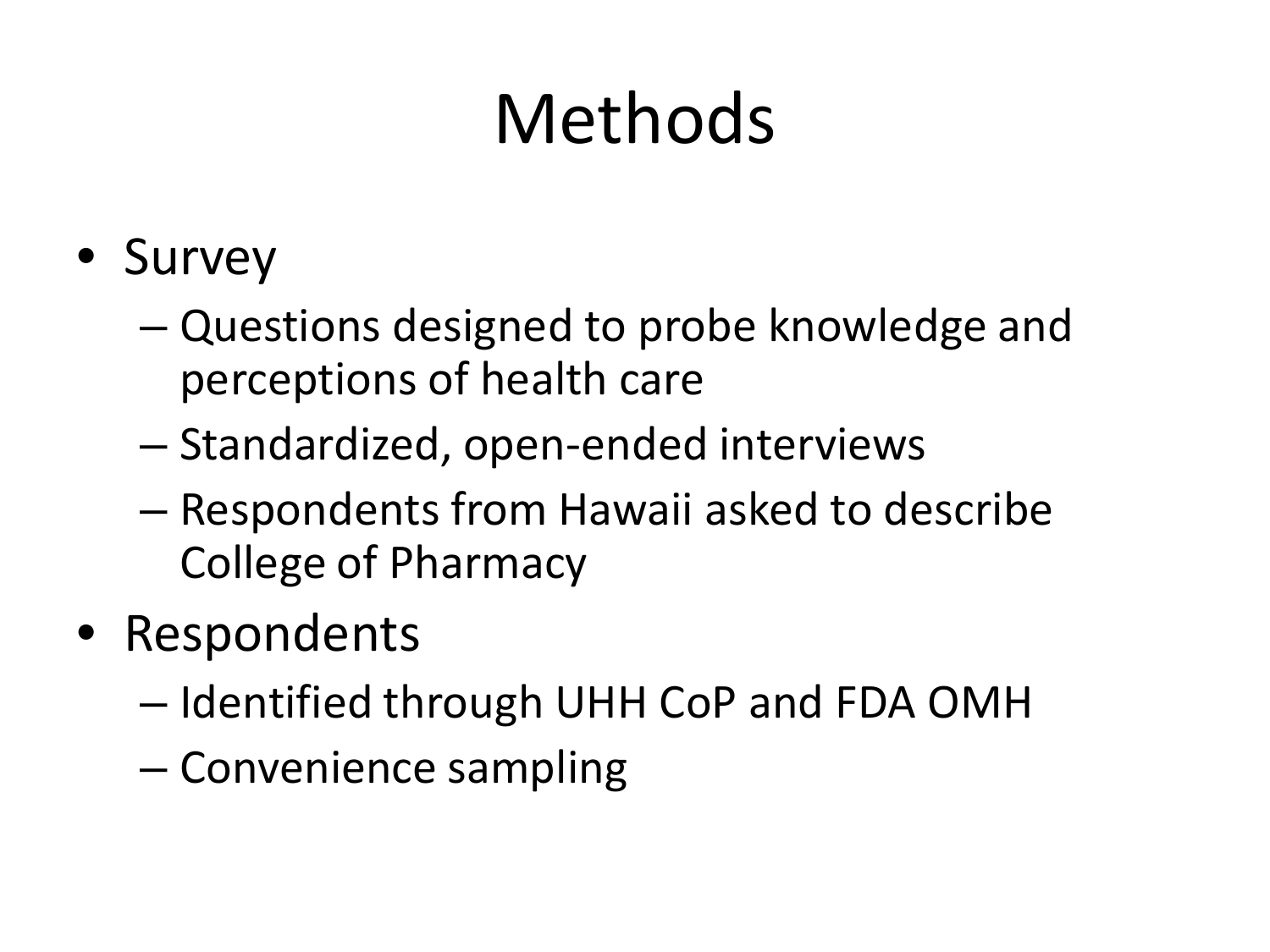#### Interviews

- Interviewees not given prior reading assignments
- Recorded with consent
- Transcription from audio recordings
- Respondents' identifications protected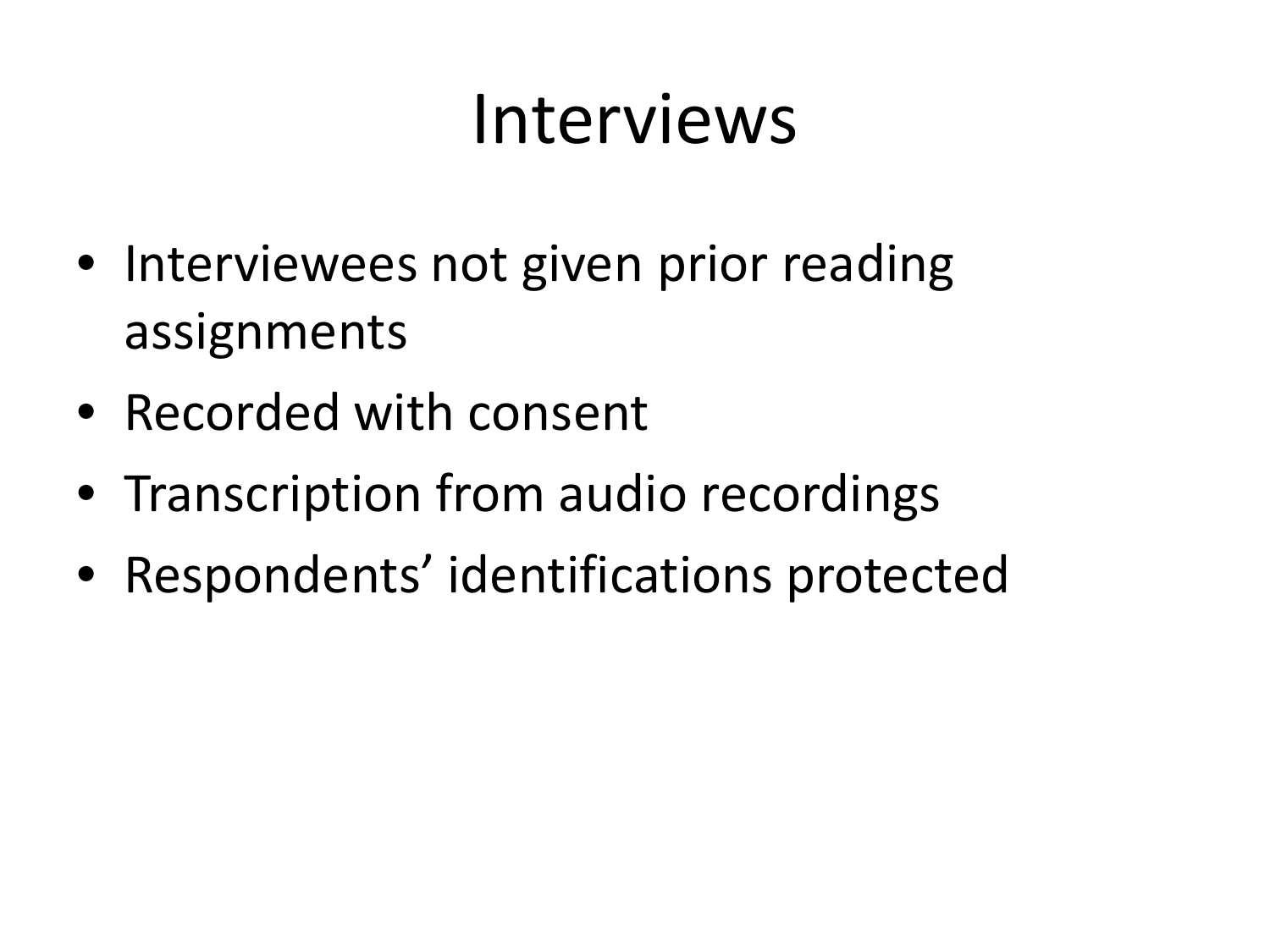# Results

- Respondents
	- 24 people approached, 18 participated
	- 14 associated with UHH CoP
	- 4 from mainland metropolitan centers
	- 50% male, 50% female
	- Variety of backgrounds: retail pharmacy, clinical pharmacy, pharmacy administration, academia, research, and medical practice
	- Experience: recent graduates to 30+ years
- Themes
	- Coding methods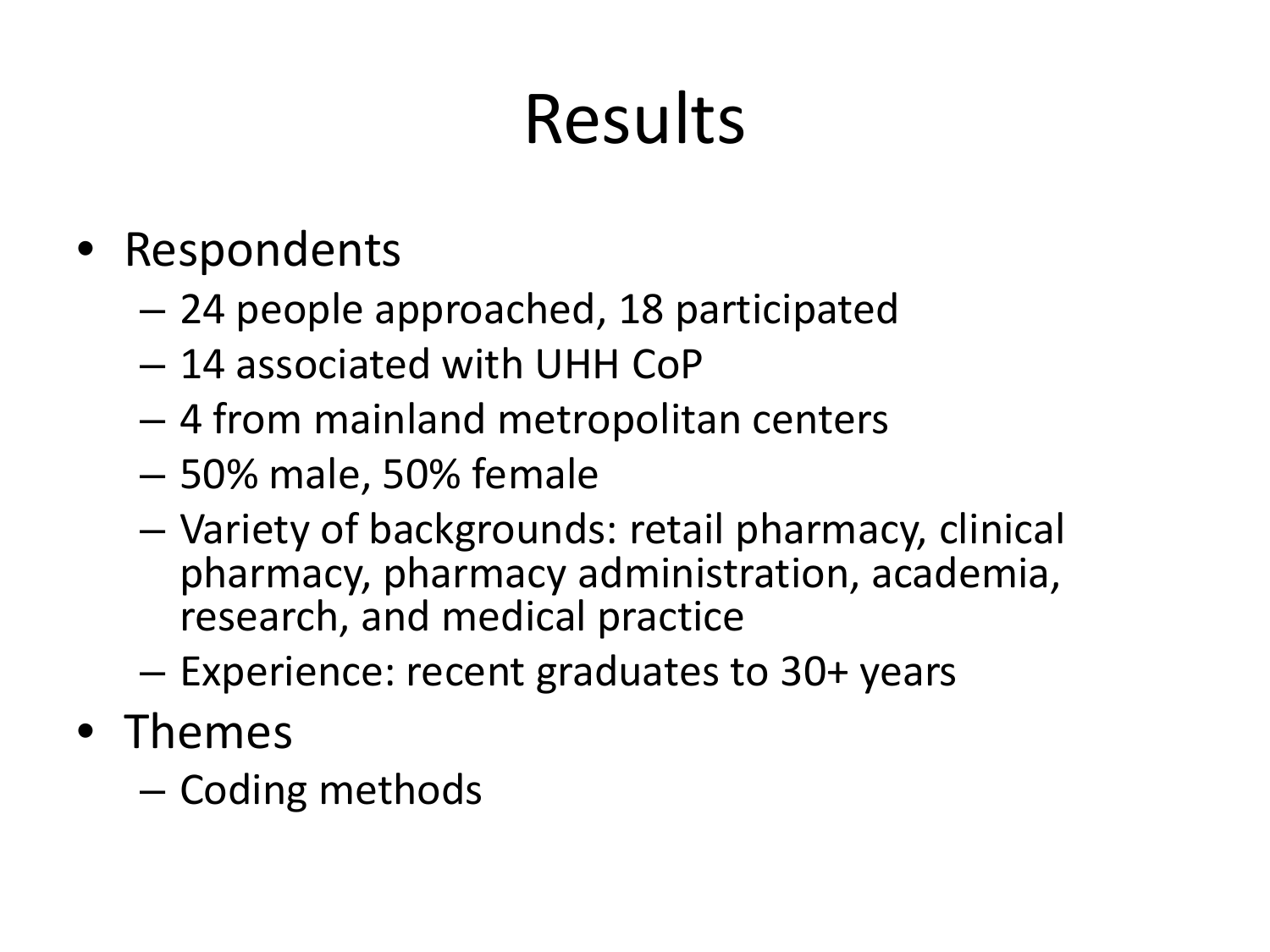• "From your personal experience or through what you have heard or read, do you believe that there are gaps in the health status of Asians and Pacific Islanders in comparison to other US populations? If so, in what areas and for which groups are there inequalities?"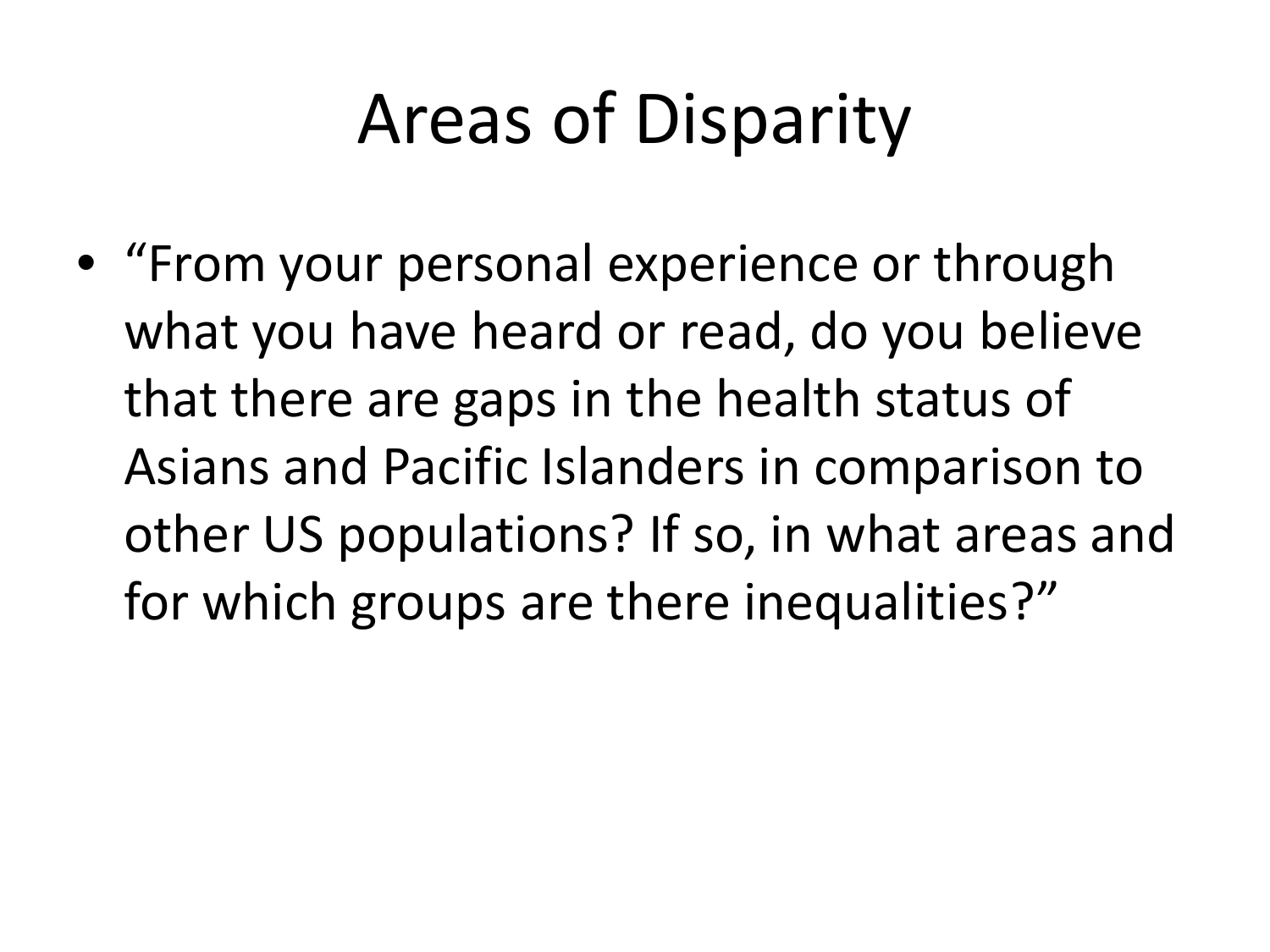- Obesity, diabetes, cancer
	- *"From what I've observed there are some very clear cut disparities in the Pacific Islander population. One of the very big ones is the prevalence of obesity , and I think it's probably reflected in the prevalence of Type II diabetes in Hawaii."*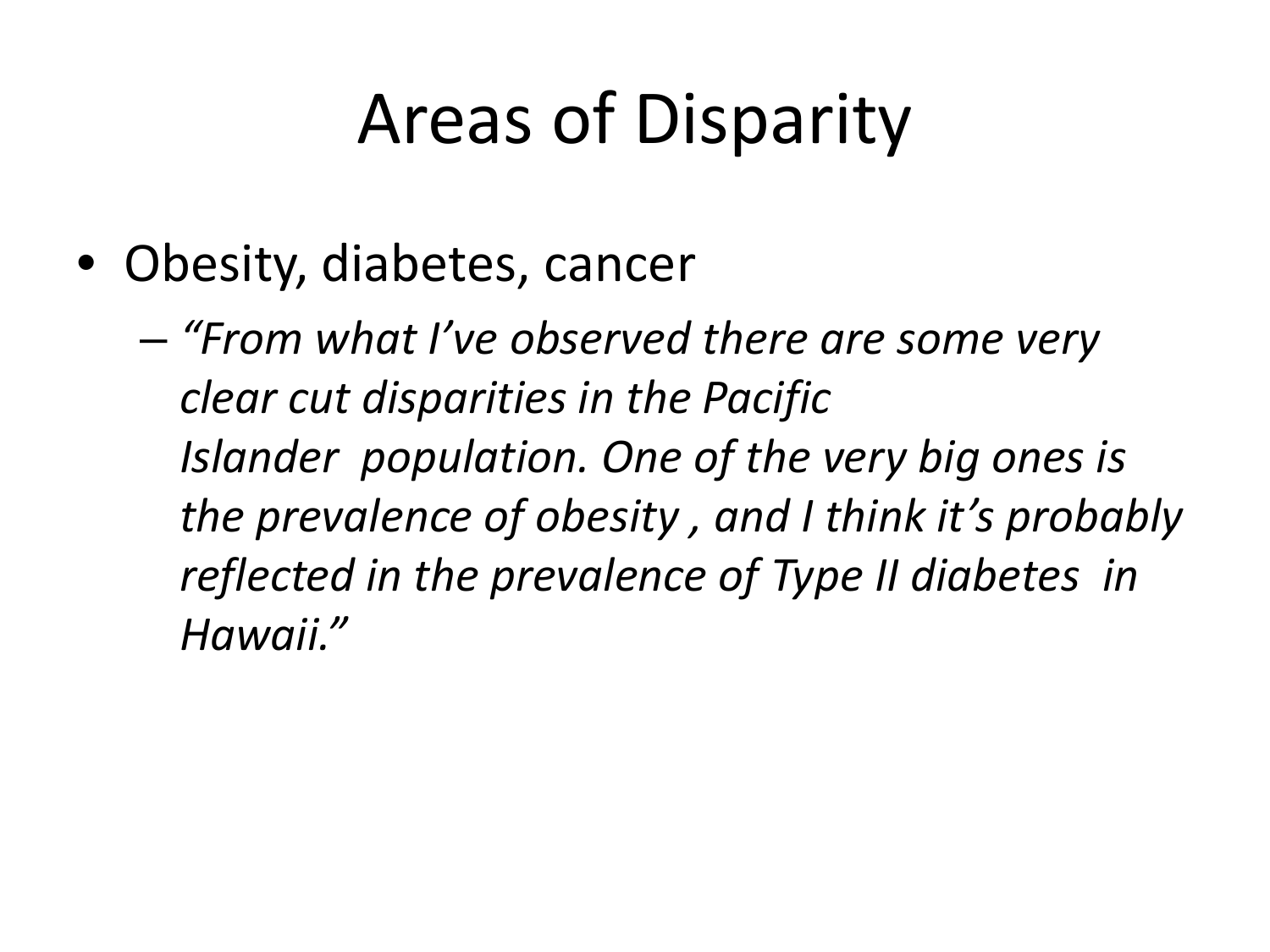• Diet

– *"Many Pacific Islanders from the Federated States of Micronesia and the Republic of Marshall Islands, their cultural beliefs and customs particularly in terms of their diet, at least to me is pretty evident, the reason, it ties to disease."*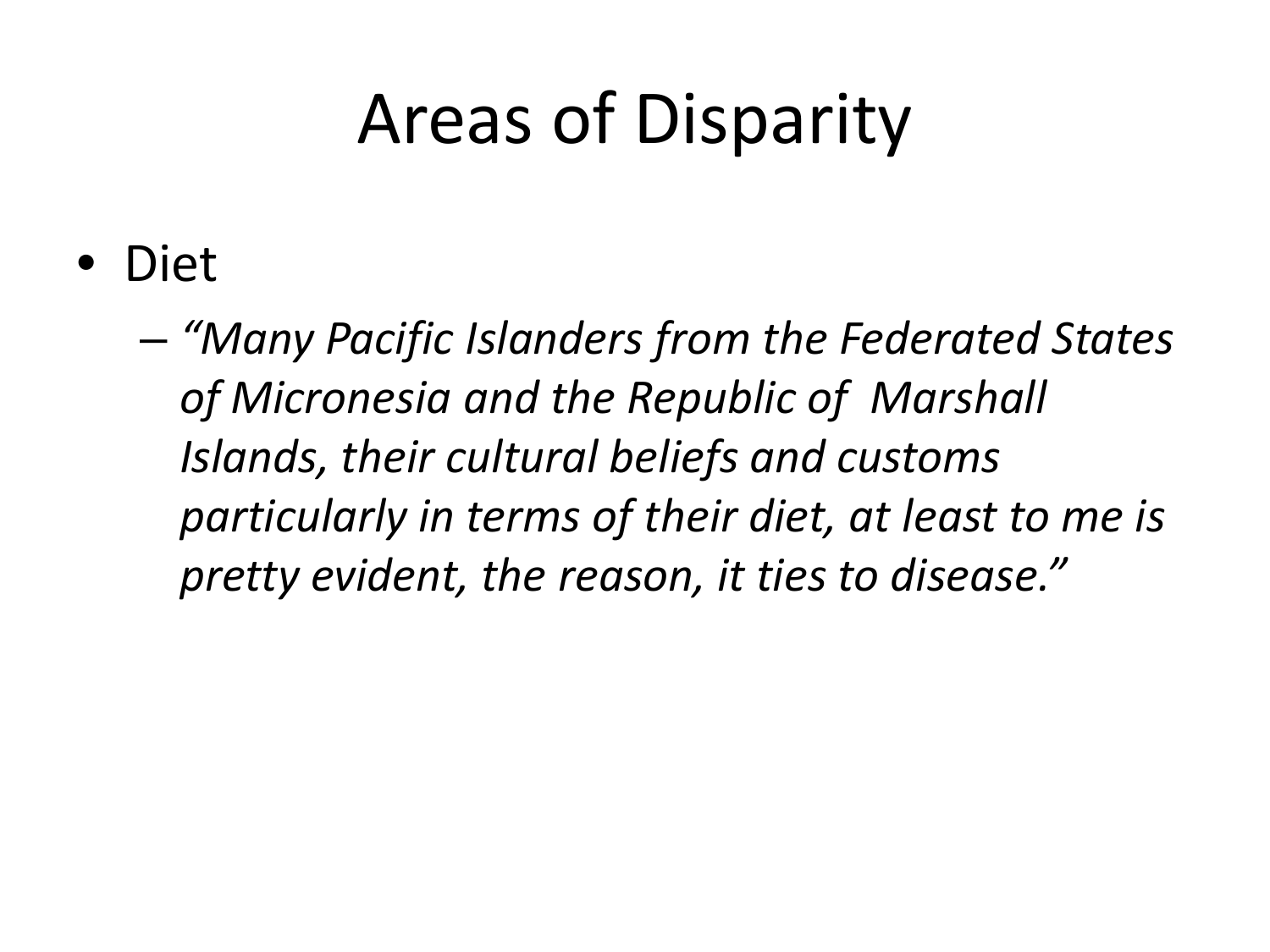• Screening, treatment, and follow-up

– *"I would say that it begins with a deficit of primary care physicians."*

- Funding, recognition, research, social support, philanthropy, variance seen within AANHPIs
	- *"Even within minority groups, we have disparities in terms of recognition, and resources being equitably shared"* (013).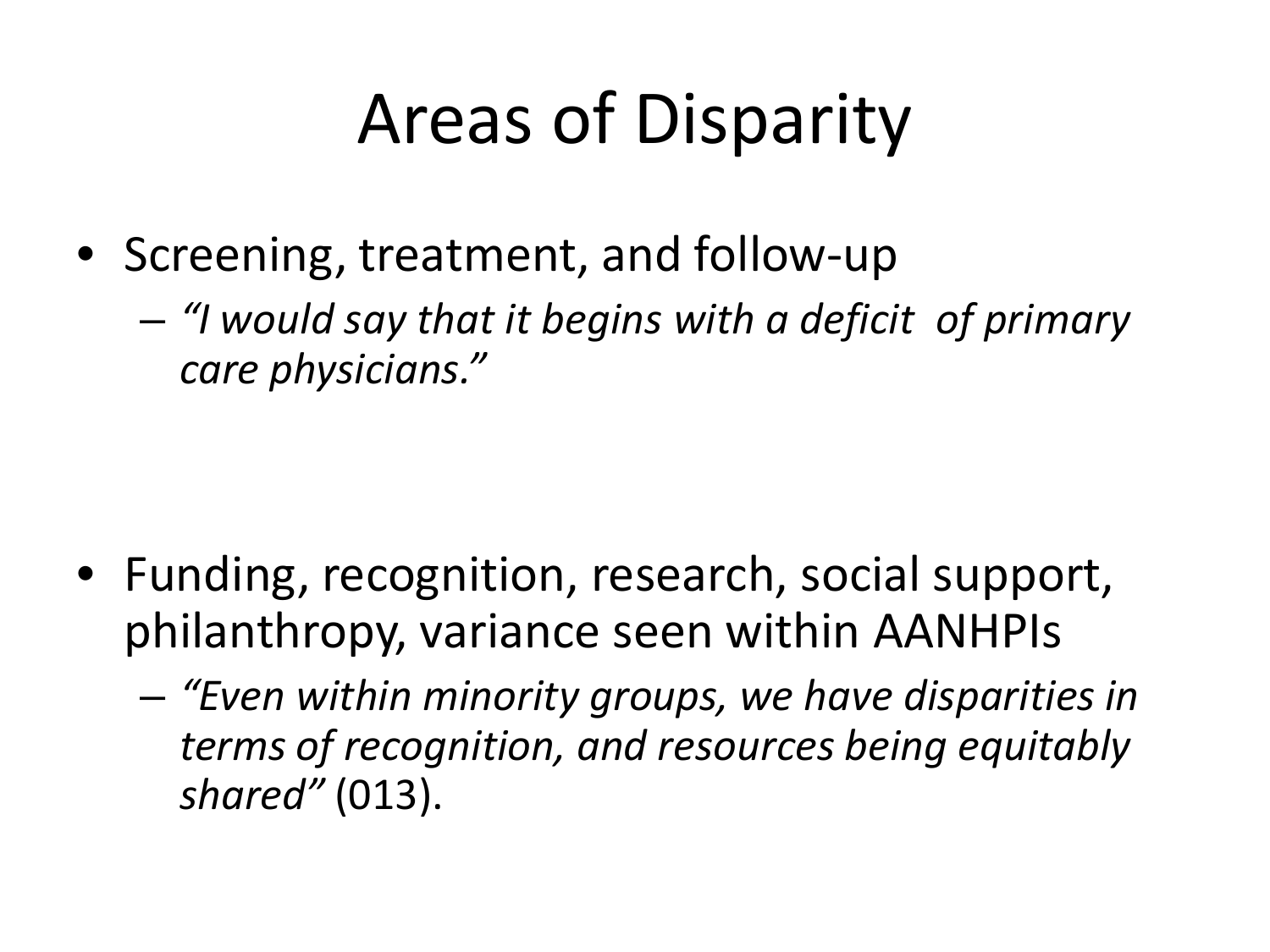• "What do you believe are some of the factors that are causing these inequalities?"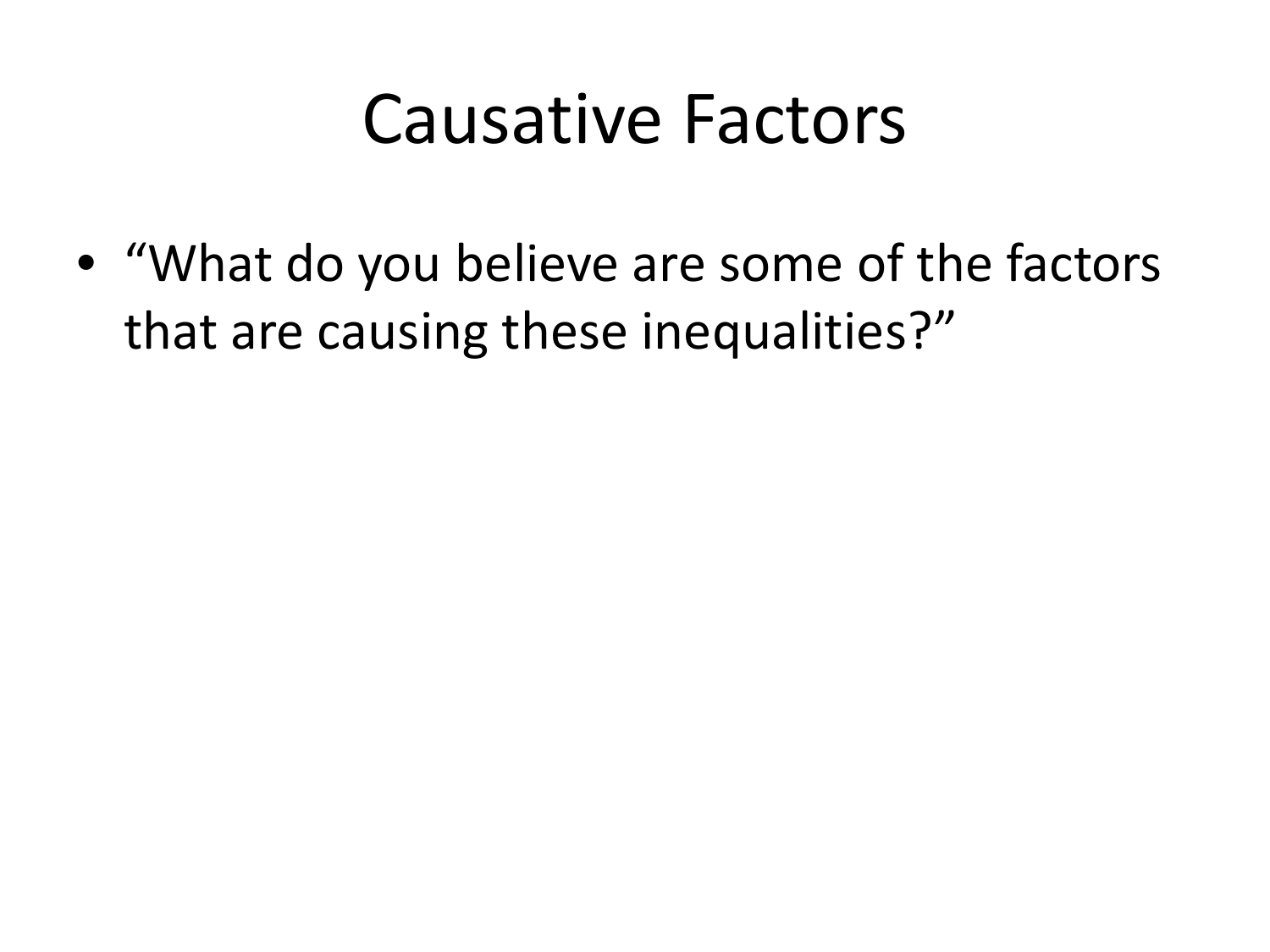- **Education** 
	- *"Many people who come with a better education and socioeconomic class seem to do better. "*
- Patient-provider relationship
	- *"There's been many reports depicting the relationship between providers and patients, that there are more misunderstandings, that patients feel they're just not listening to them , their doctors don't involve them in healthcare decisions, and the doctors don't understand their values."*
- **Communication** 
	- *"Language is definitely one significant barrier."*
- Culture
	- *"I think there are some traditional ethnic philosophies of care that we probably need to try to surmount especially say in the Asian population."*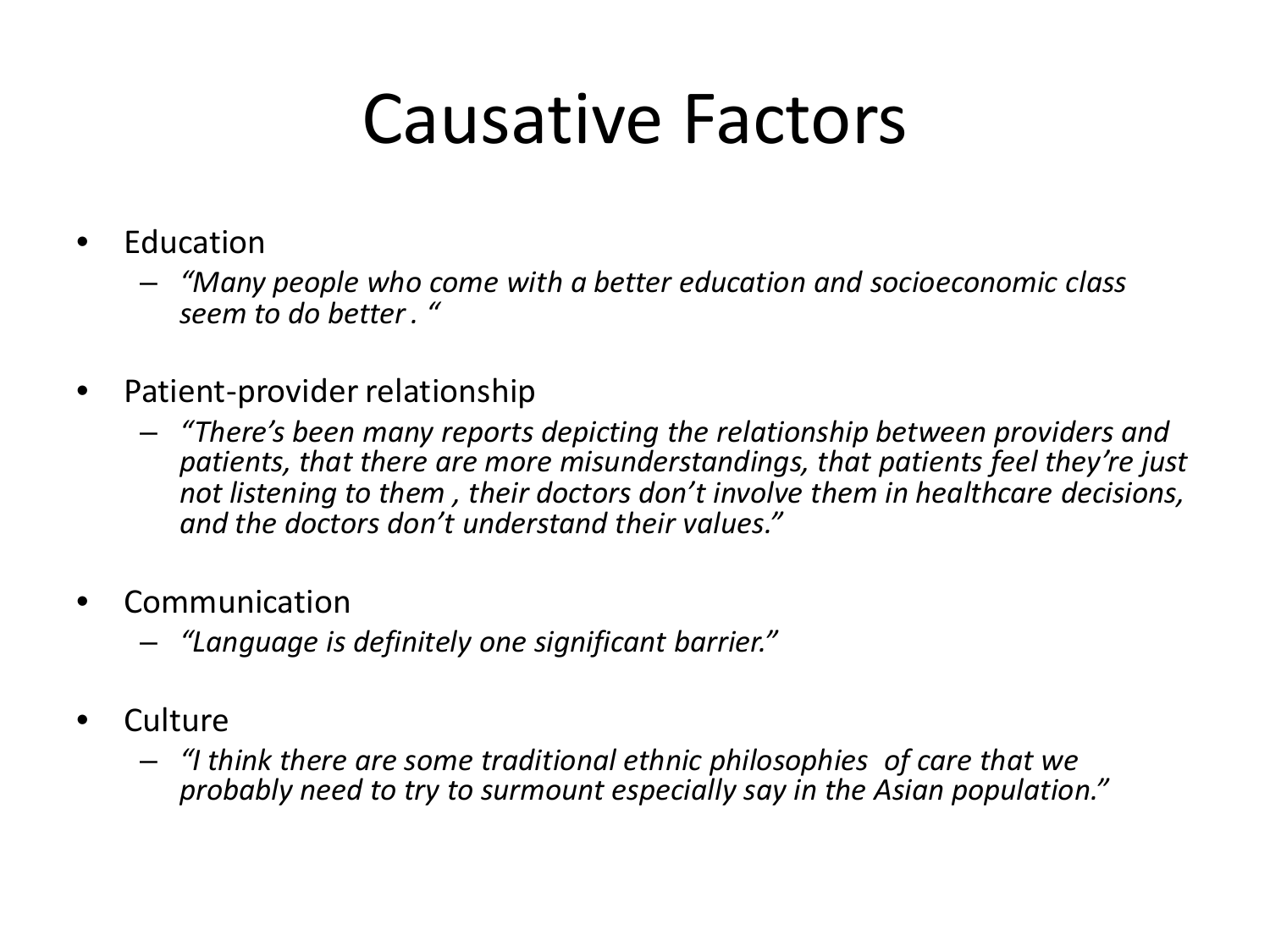- Health care systems
	- *"[Immigrants] come over here, they're being lumped into "Asian " and people see themselves as Asian. So that adds to us not being recognized by the [government] and among ourselves."*
- Access, geography, and transportation
	- "Geographically it's limiting to them to get into town to see the doctor, and so I feel like that's one that's really different between underserved populations I've seen here versus underserved populations that I've seen elsewhere. "
- Socioeconomic status
	- *"There has to be a certain level of, I guess, financial well-being, that in this country anyway ties itself to higher quality healthcare."*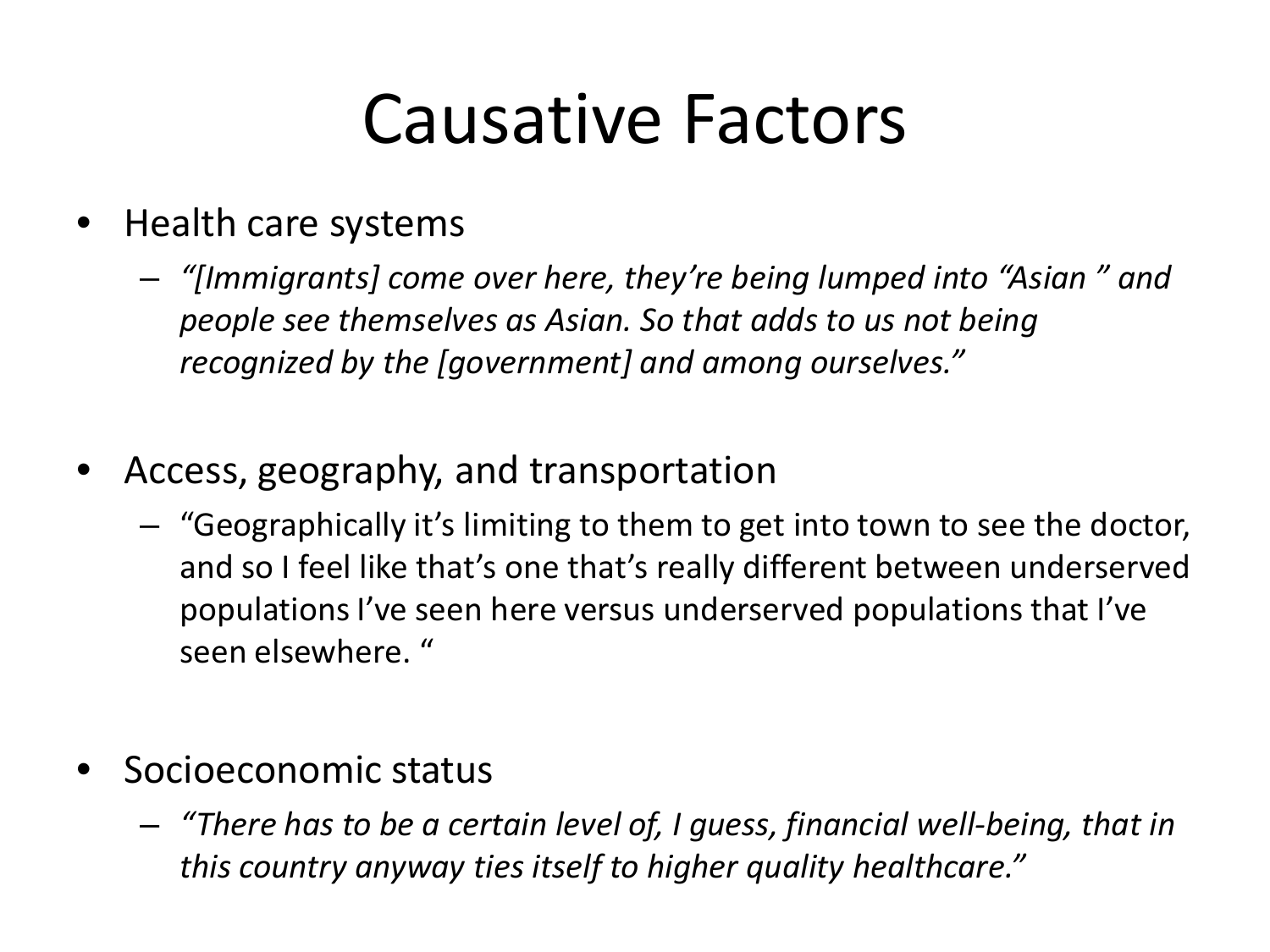- The impact of socioeconomic status
	- *"I think that it's more of a socioeconomic thing, not necessarily a Pacific Islander or Asian thing. Granted, a large percentage of our patient population are API and lower socioeconomic and are affected more"* (006).
	- *"Financial issues are probably the backbone of the problem."*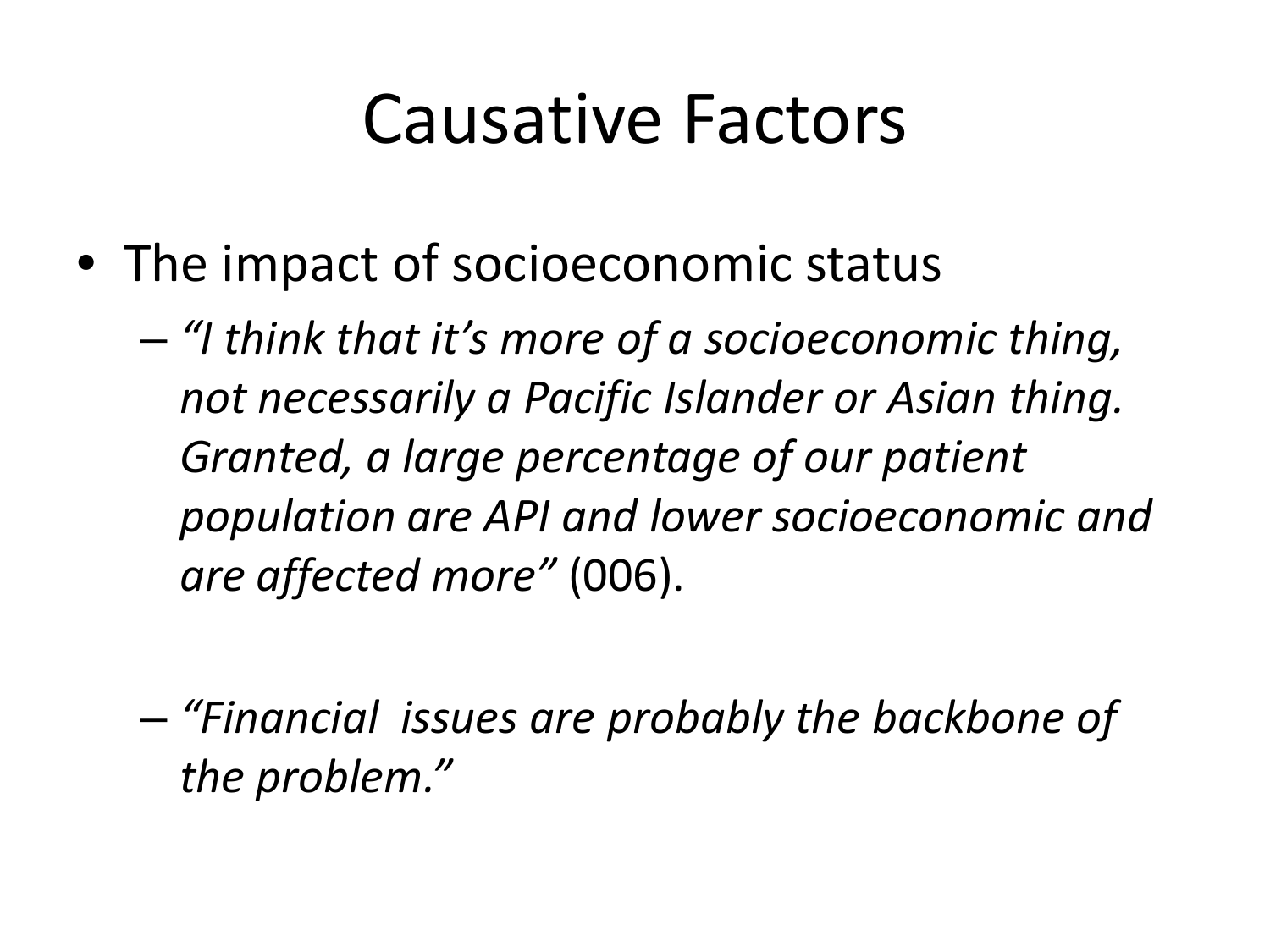#### Appropriate Medication Use

• "Appropriate medication use can be described in terms of whether it is appropriately prescribed and taken. Do you believe that medication is appropriately used among Asians and Pacific Islanders?"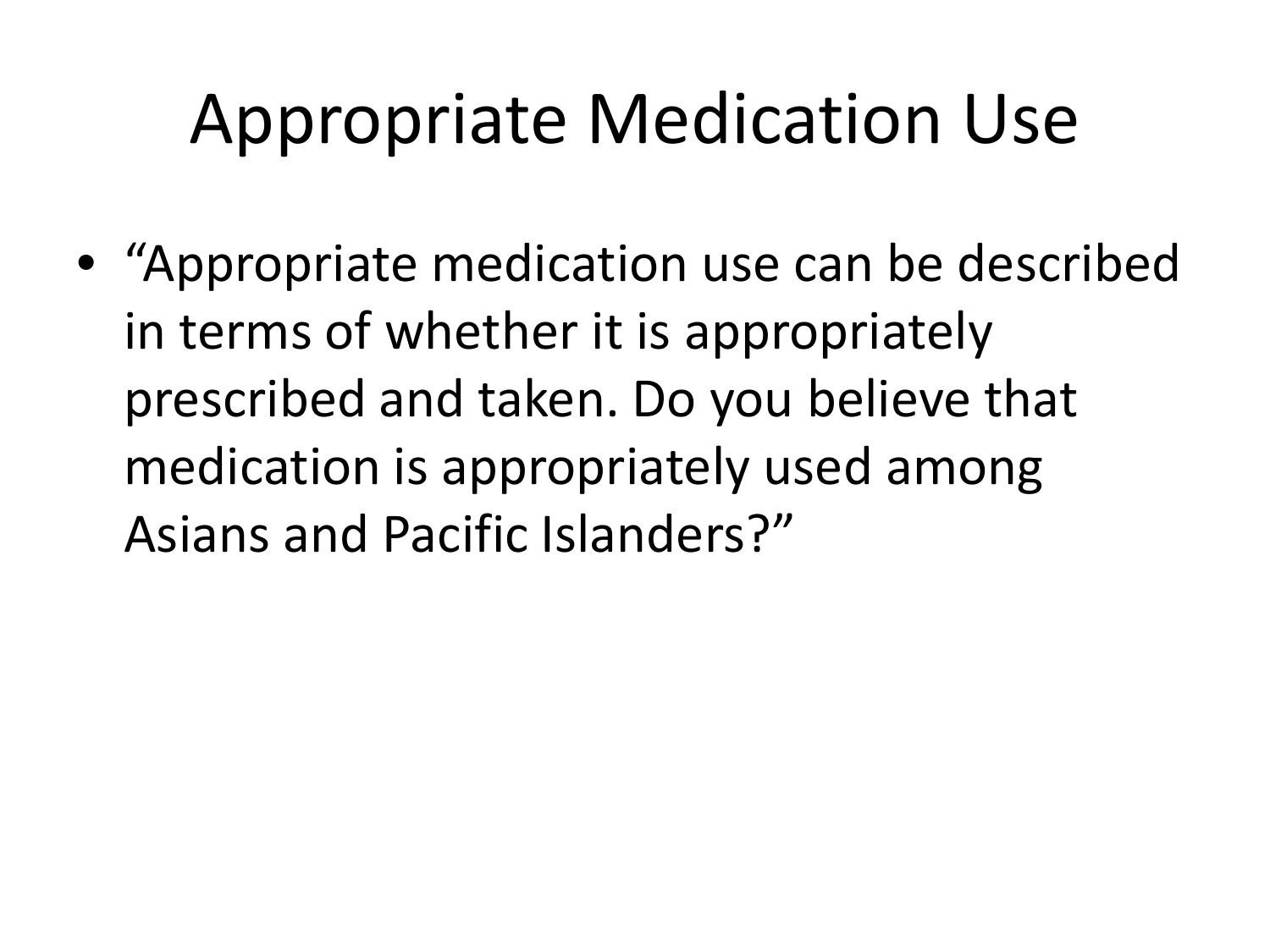# Appropriate Medication Use

- Mixed response
	- Yes, no, cannot stratify by race, inappropriately used in every population
	- *"I don't think you can segregate it by ethnicity at all; I think it's an individual thing" (009).*
- Impact of culture
	- Alternative medicines
	- *"If culturally a medicine is used once, and now it's believed that that's the cure or benefit, then not knowing that can obscure potential medication adherence problems" (001).*
- Impact of socioeconomic status
	- *"I think there is definitely inappropriate use, and again going back to economics, some of it is forced by not being able to afford the medication" (002).*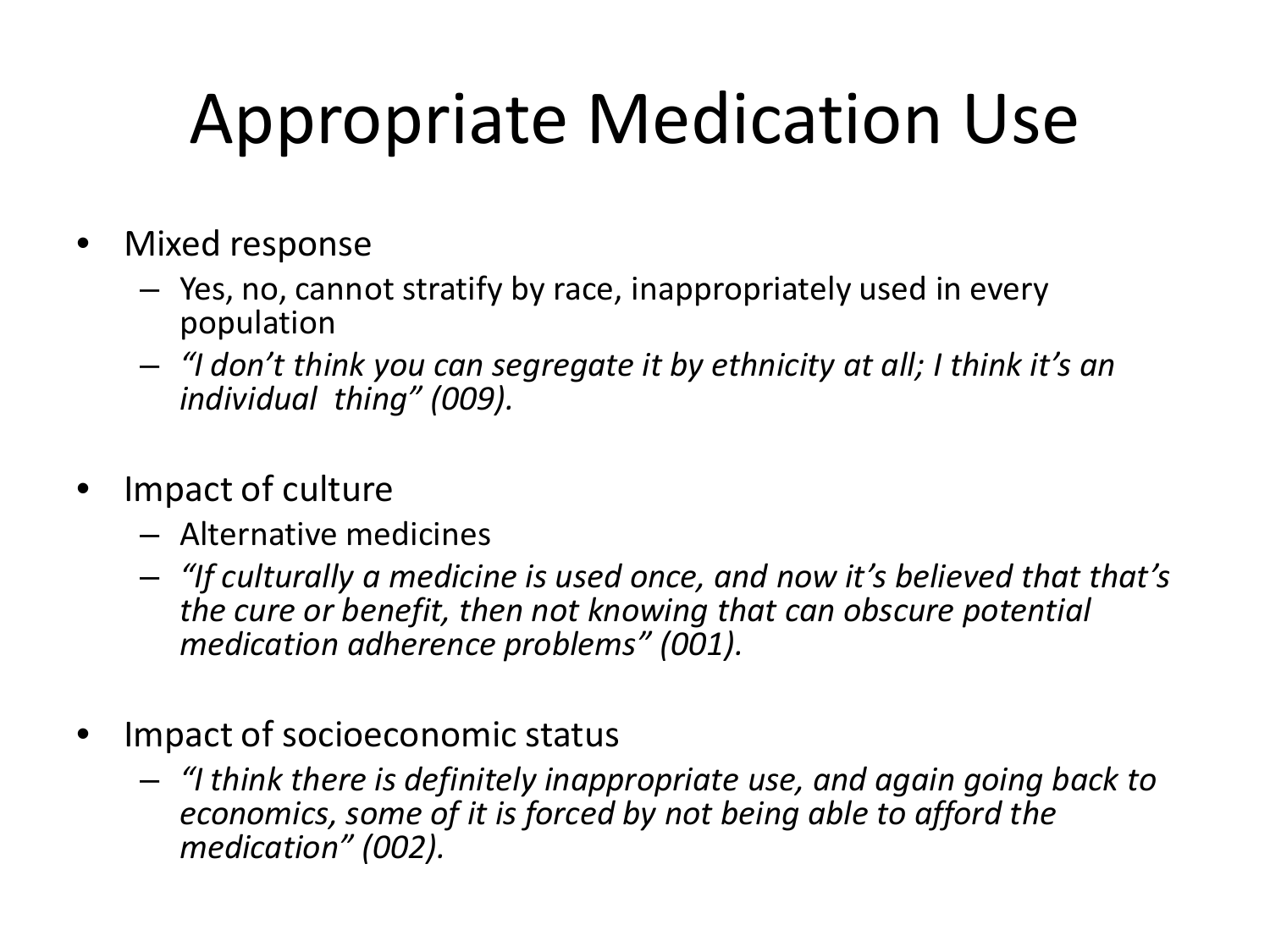# Appropriate Medication Use

- Importance of education and counseling
	- *"From the standpoint of the patient, sometimes I believe it is too complex for them and they cannot understand it. Patients don't understand regimens due to complexity" (014).*
- Inappropriately prescribed
	- Lack of drug data for ethnicities
	- Polypharmacy
	- Patient-provider relationship
	- *"English comprehension and provider communication are important. We tend to feel rushed " (007)*
	- *"Sometimes something new comes out, and maybe the physician believes that the state or the county is going to pay for it, they prescribe it out of convenience" (014).*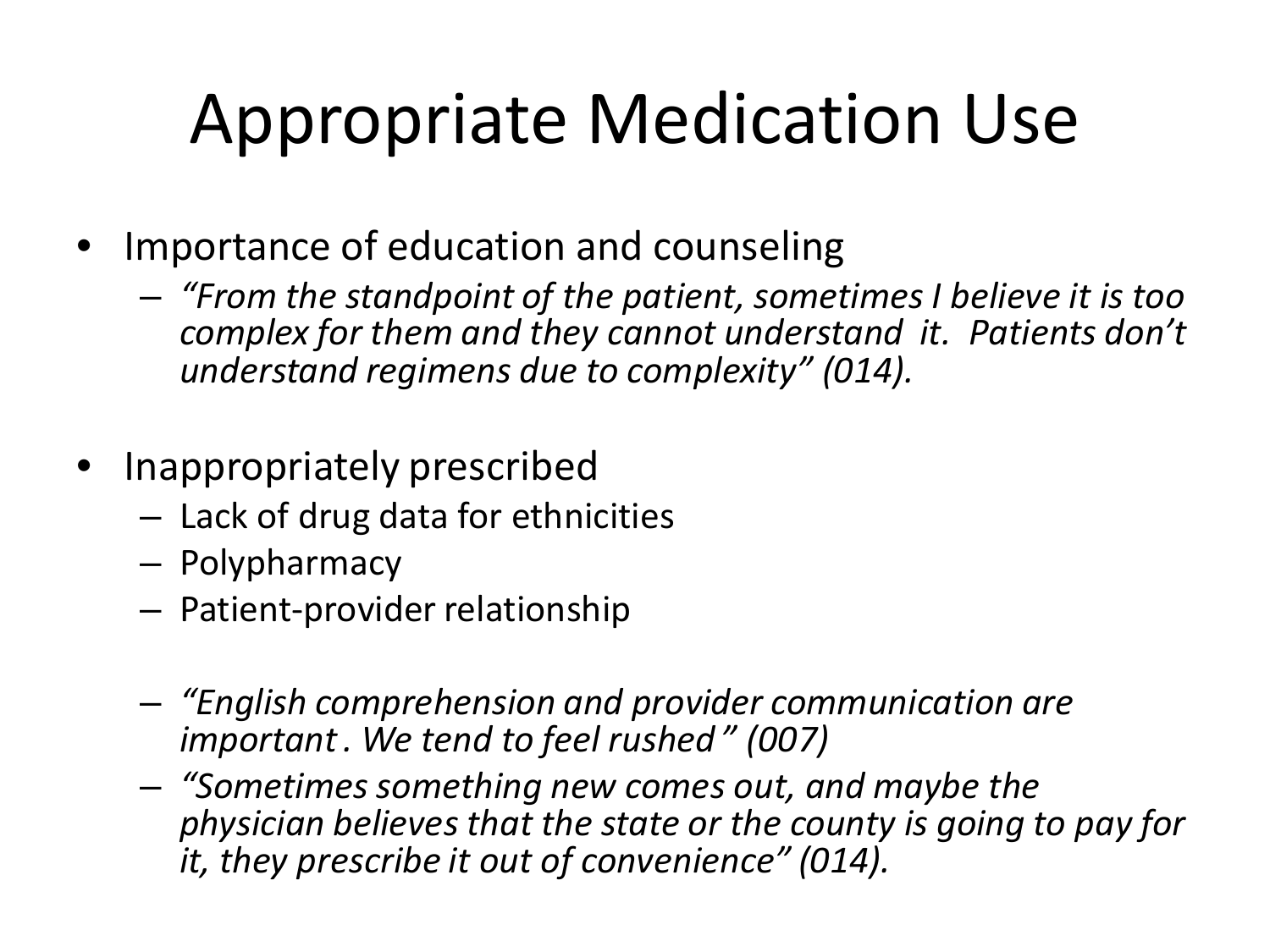# Knowledge Gaps

• "Are there gaps in knowledge regarding health inequalities affecting Asians and Pacific Islanders that would benefit from additional research, particularly in the area of appropriate medication use? If so, what type of research would be helpful?"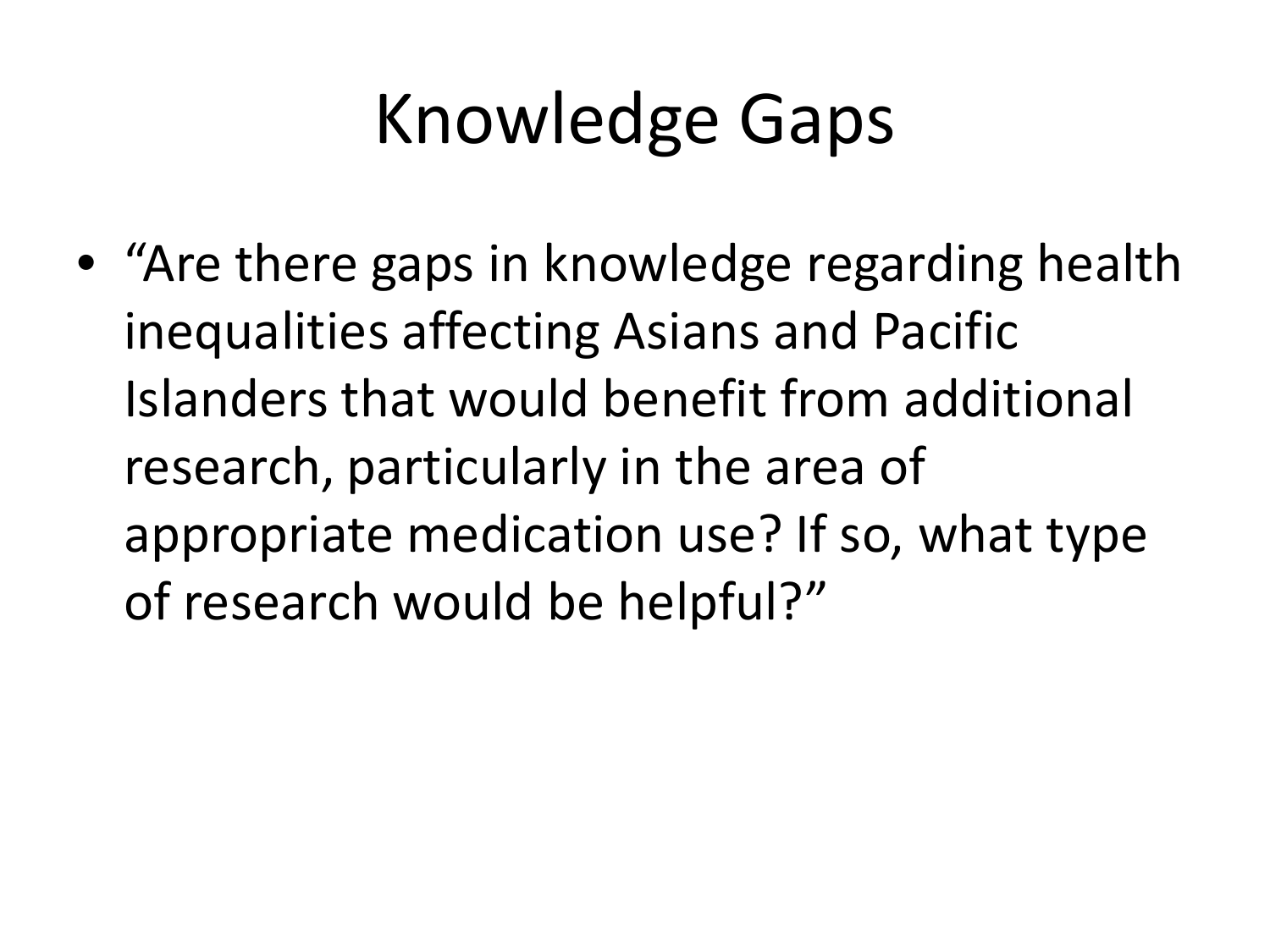# Knowledge Gaps

- Clinical trials, drug data for minorities
- Systemic factors in health care
- Cultural attitudes towards Western health care
- Methods to educate patients
- *"Drug side effects and doses are not particularly well tested out in Asian Americans. A lot of the global launch drugs are tested in Asians living overseas. But there have been very few studies done in Asian Americans. So in terms of PK/PD side effects I don't think they are well vetted out in different population groups"* (017).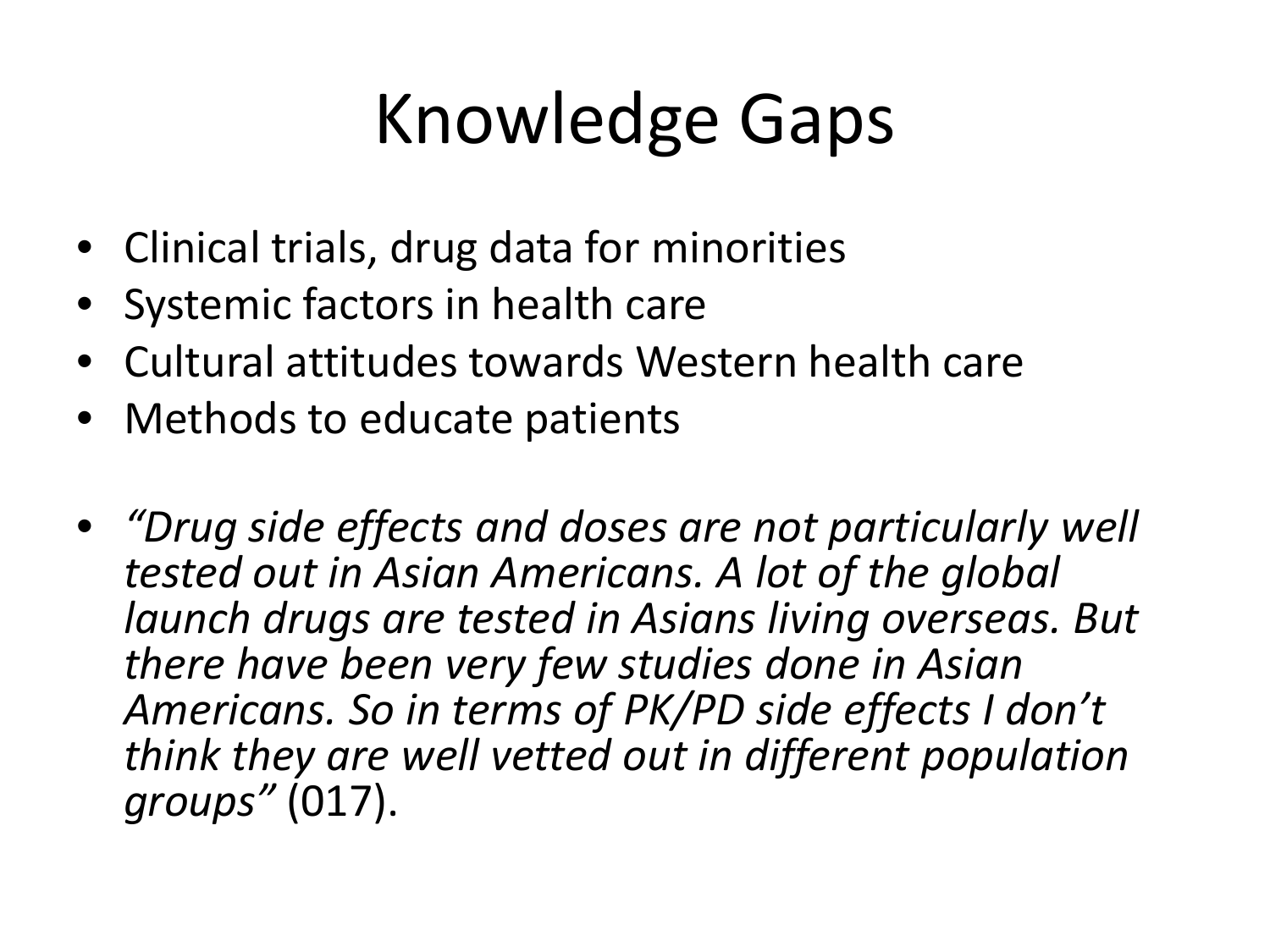# Role of Community Pharmacists

• "How might community pharmacists work to reduce disparities?"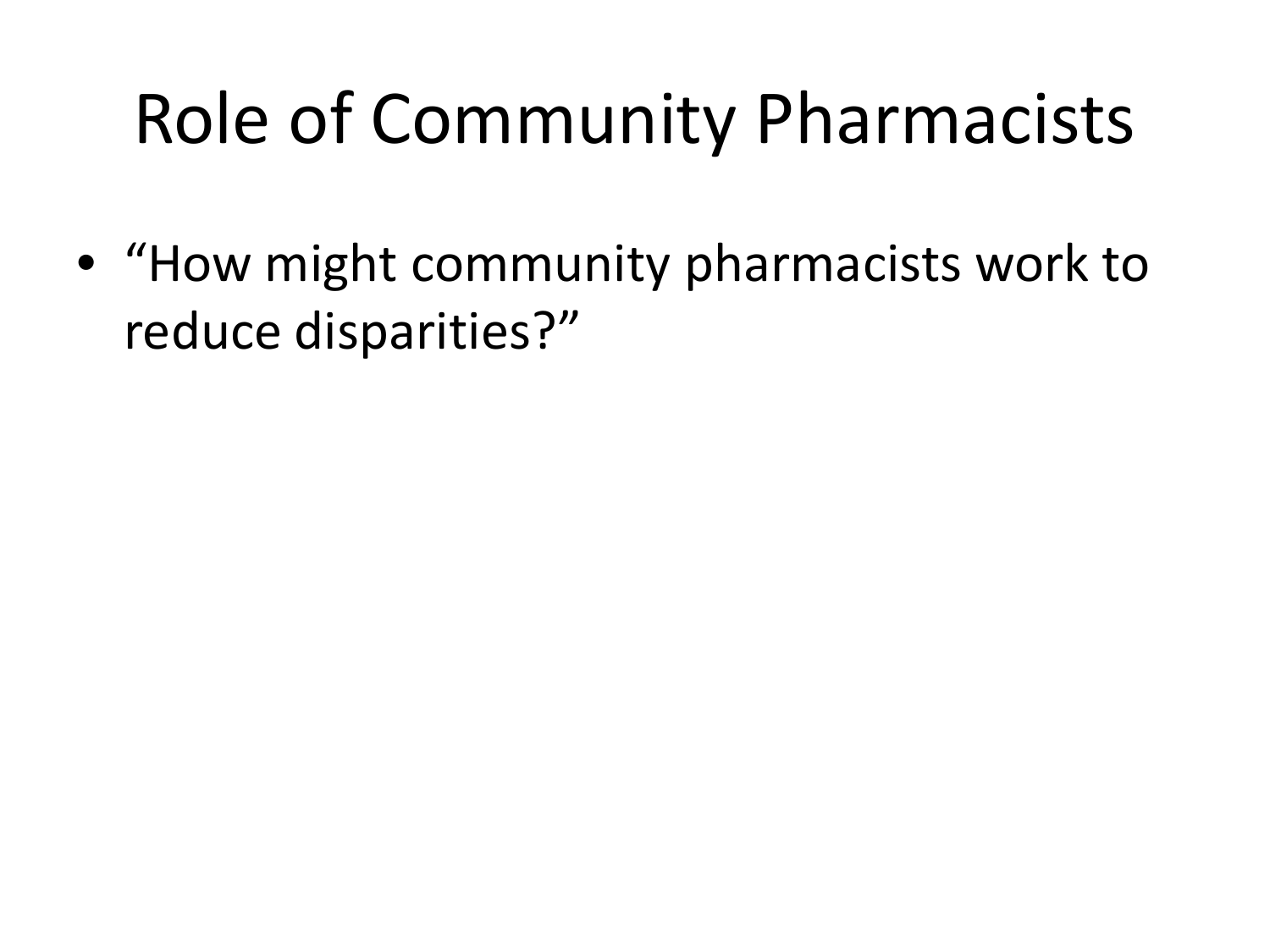#### Role of Community Pharmacists

- Education, MTM, cultural competency, research, collaboration
	- *"They need to be culturally aware. They need to be empathetic. They need to take a little time with their patient" (002).*
	- *"Firstly, they need good communication skills with the physicians, and secondly, good listening skills with the patient" (007)*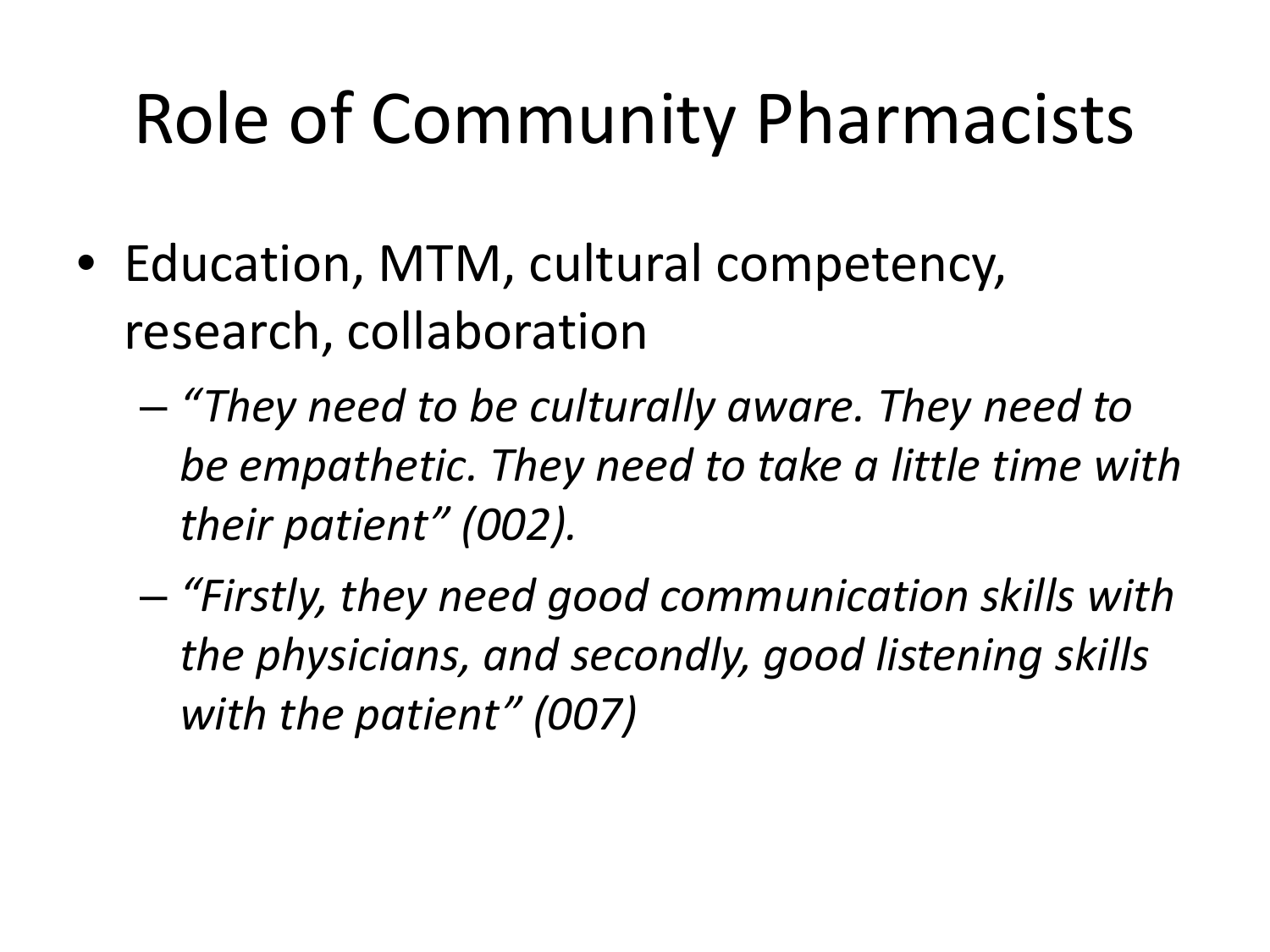# Role of Community Pharmacists

- Internal barriers: lack of time in retail pharmacy settings, pharmacist attitudes, lack of cultural awareness
	- *"I think the community pharmacist at the forefront can do so much to educate the patient and reduce disparities but I don't see this being done, because all we do is fill, because the corporate looks at money" (015).*
	- *"Getting prescriptions filled at [redacted] over here, counseling is sort of optional at best. For at risk populations, it shouldn't be optional" (003)*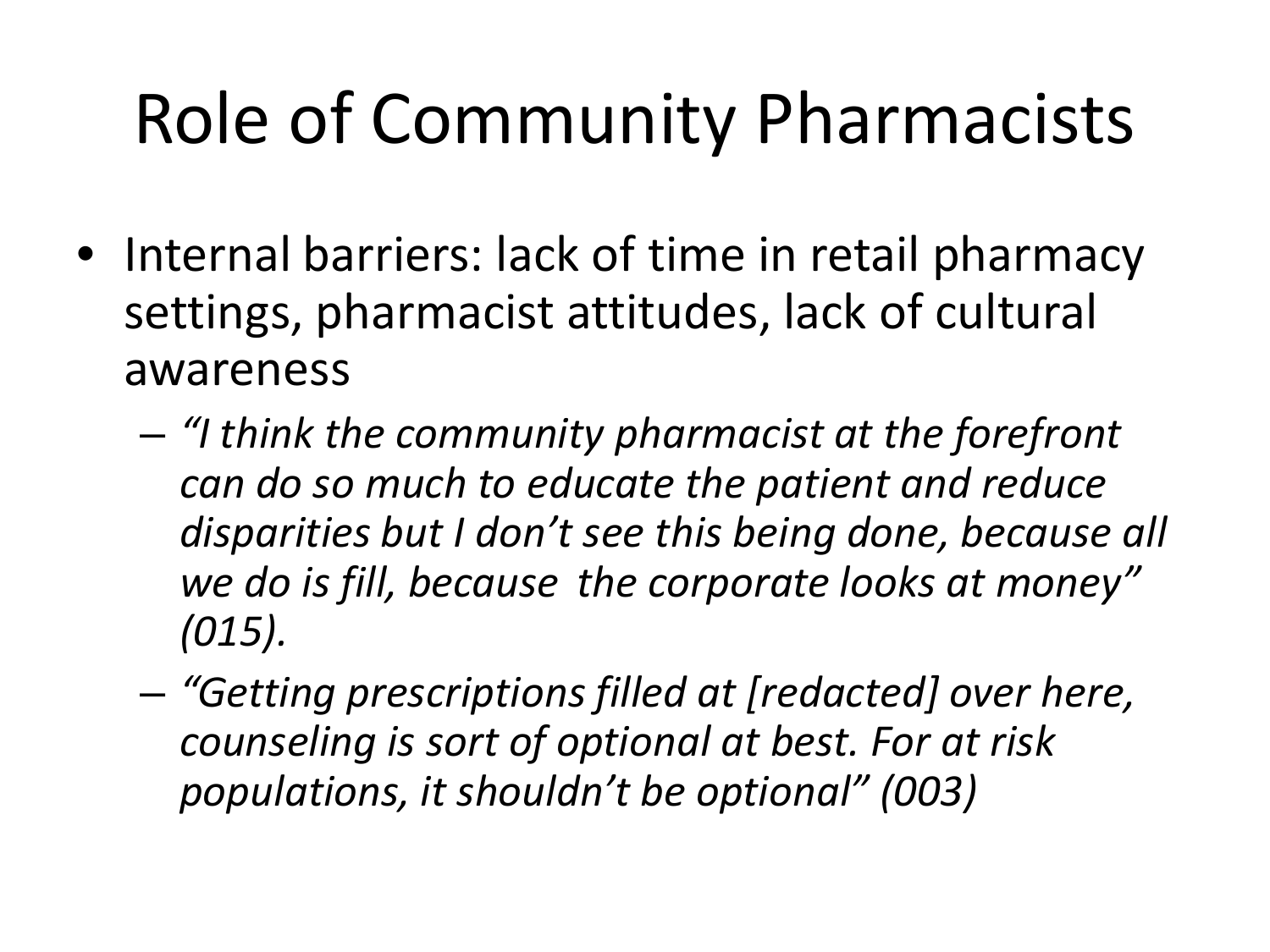#### UHH College of Pharmacy

• "How do you feel the College of Pharmacy can contribute to reducing disparities in appropriate medication use?"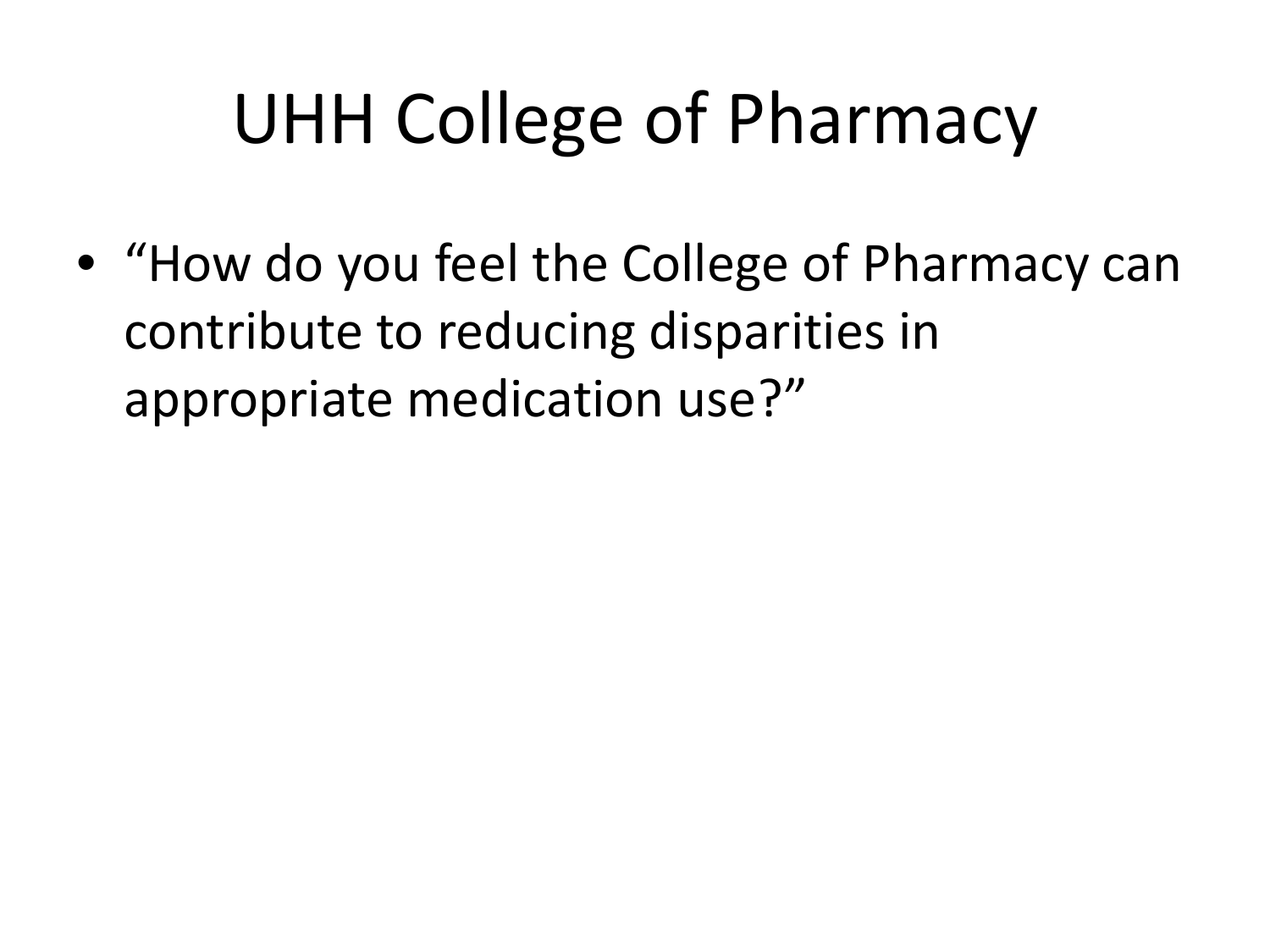# UHH College of Pharmacy

- Education of students
- Progression of pharmacy practice
- Community outreach efforts
- Research

– *"I think that our college of pharmacy is on the right track. We have a lot of health fairs. We go out to rural populations. We encourage people to attend our health fairs, and we train our students to really spend time with people. Helping them learn how to use their medication. Explaining their medication . And, I think that's one way the college works towards that" (009).*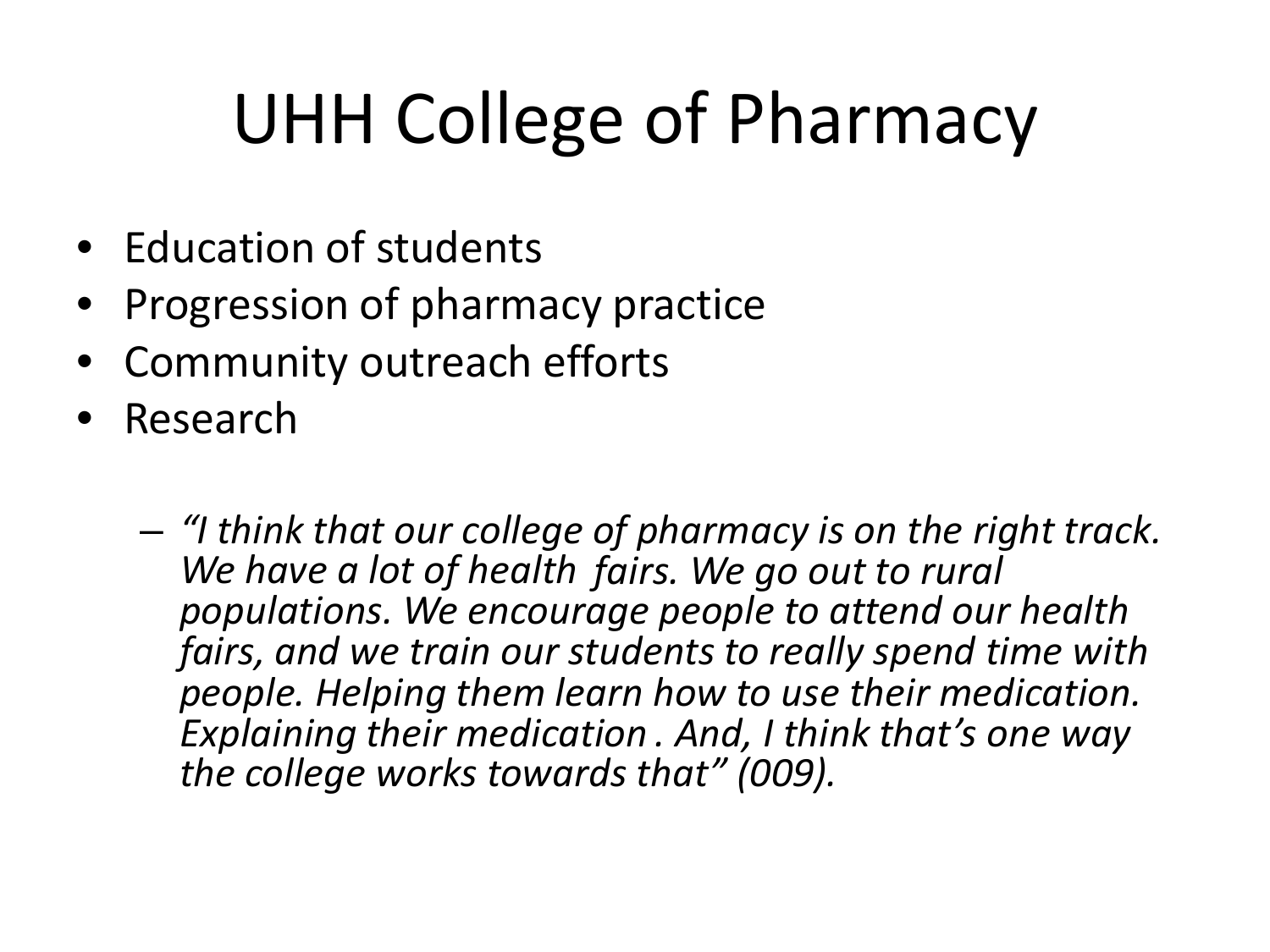#### Food and Drug Administration (FDA)

- Outreach in terms of drug education
- Approving medications that are going to help with medication adherence
- Putting together information in different languages
- Consider efficacy of medications in specific vulnerable populations
- Require drug companies to collect data on race and ethnicity in their trials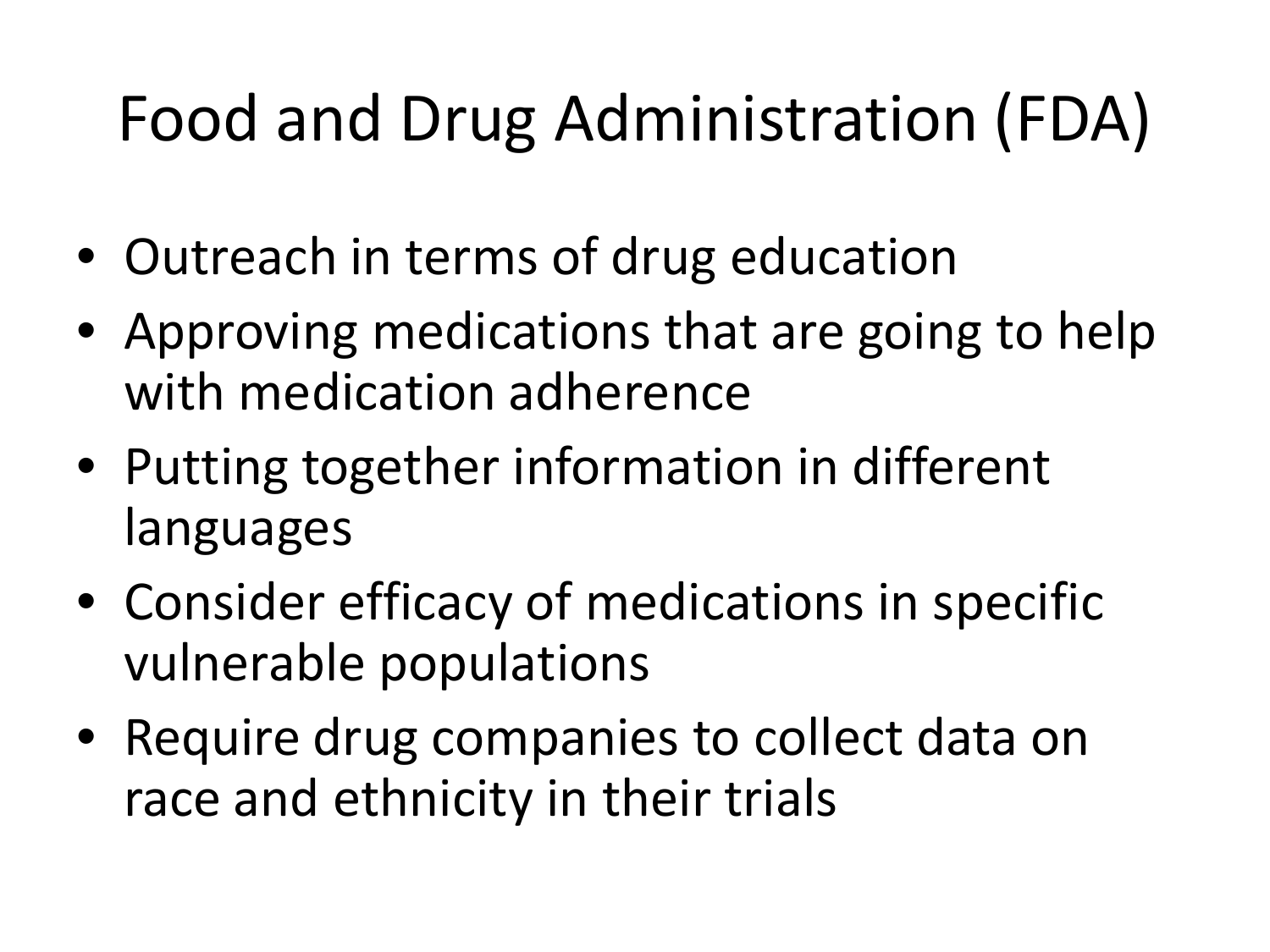# FDA (continued)

- Require trials to include more diversity of ethnic backgrounds
- Establish close partnerships with people "on the ground" working with these populations
- Expand function through use of mobile technology
- Help educate providers and communities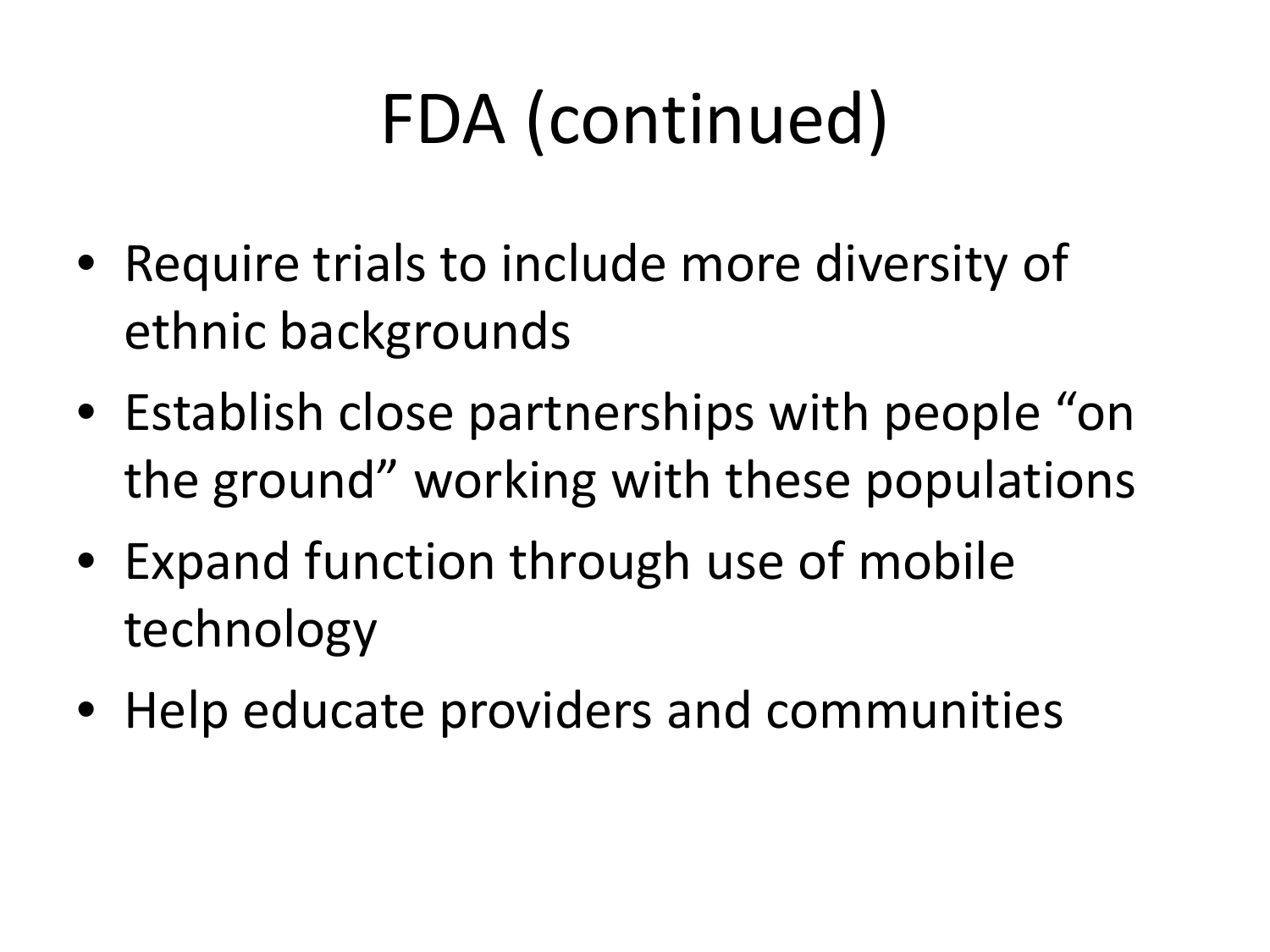#### Conclusion

- Responses provide insights into AANHPI disparities in Hawaii and continental US
- Most respondents were pharmacists or familiar with pharmacist roles
- AANHPI populations in Hawaii experience similar disparities to mainland AANHPIs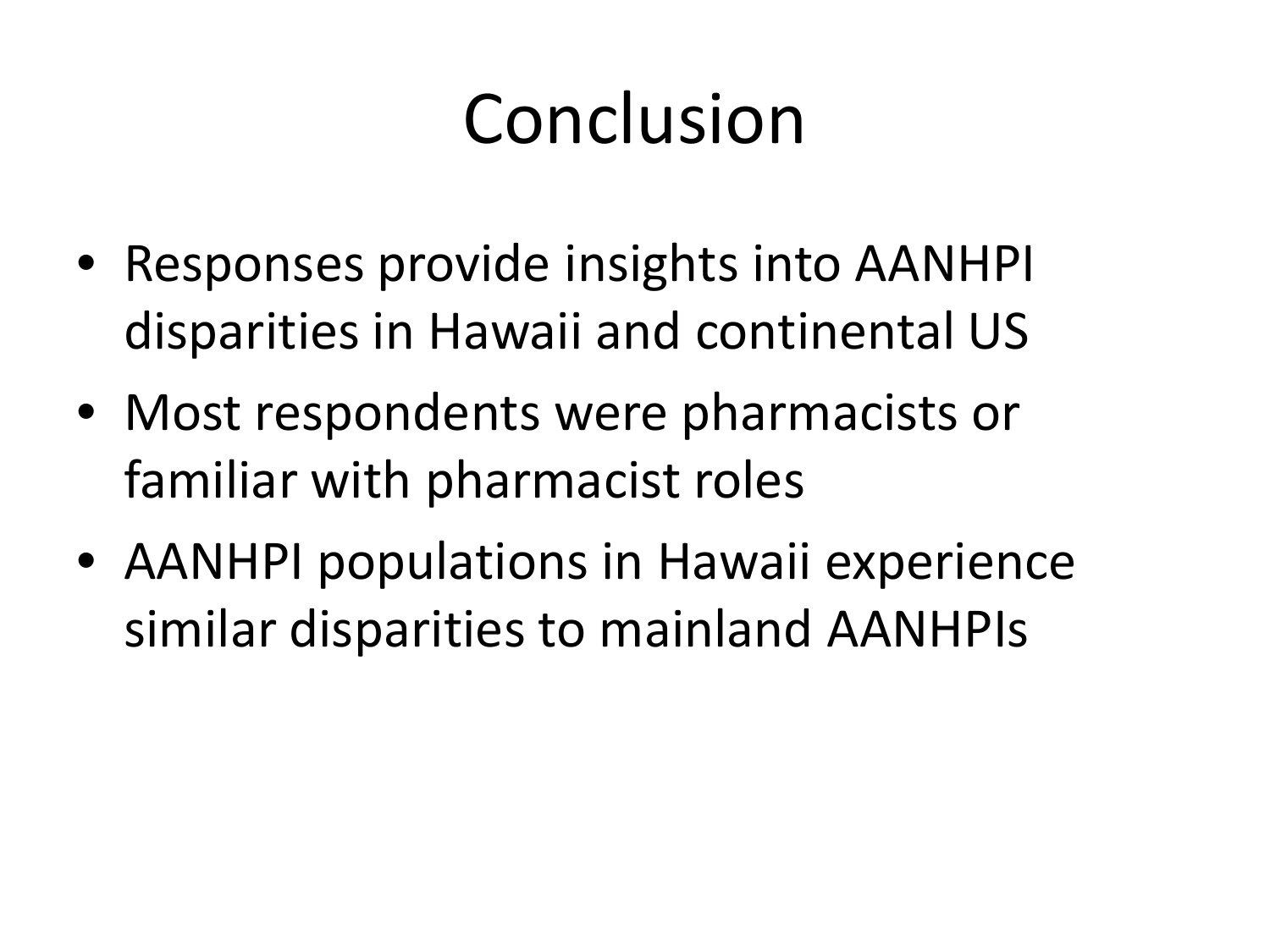# Conclusion

- The impact of culture
- Barriers from both sides
- Need for focused research
- Role of pharmacists
- Expansion of pharmacy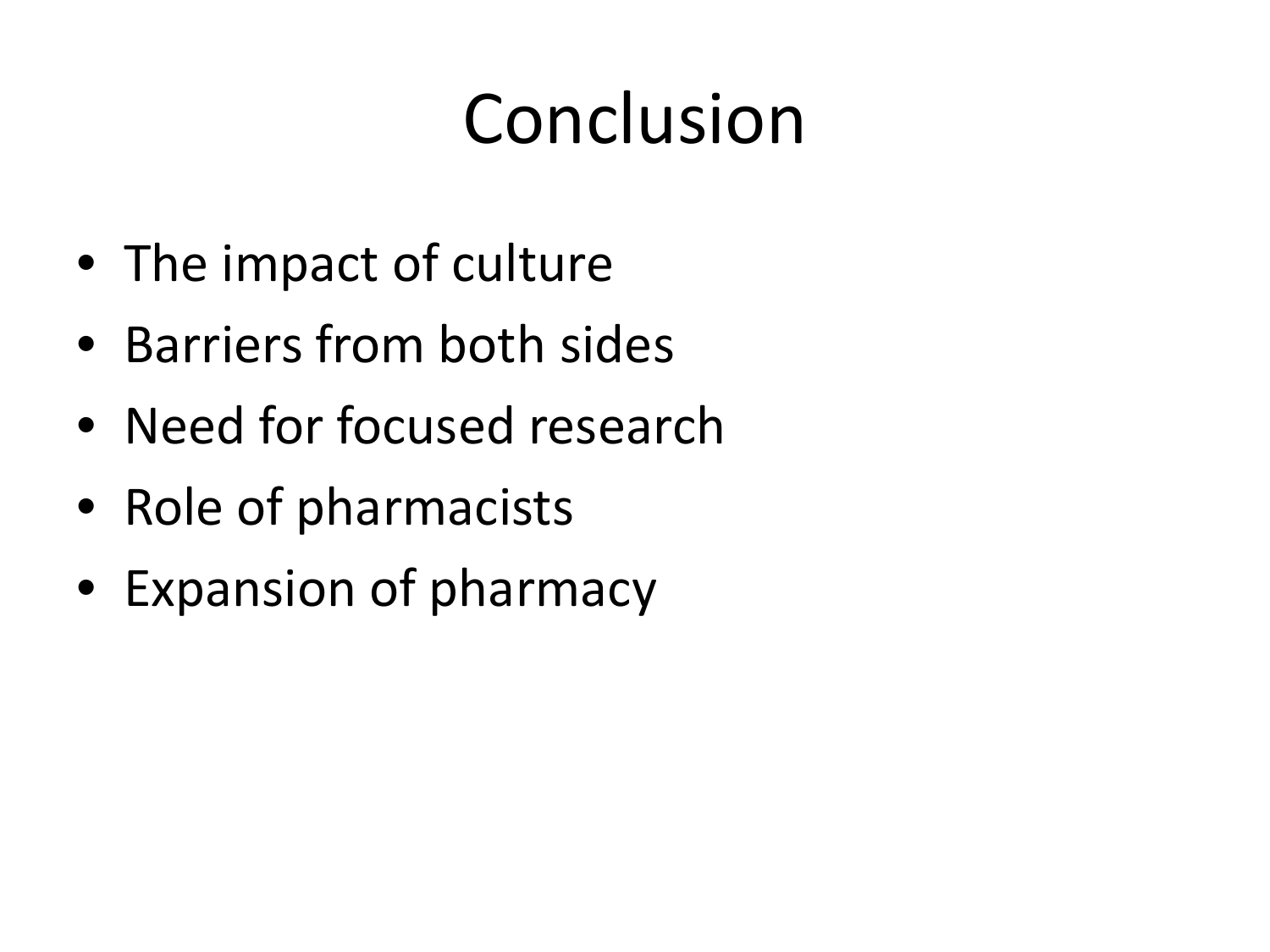

#### **DEPARTMENT OF HEALTH & HUMAN SERVICES** Food and Drug Administration